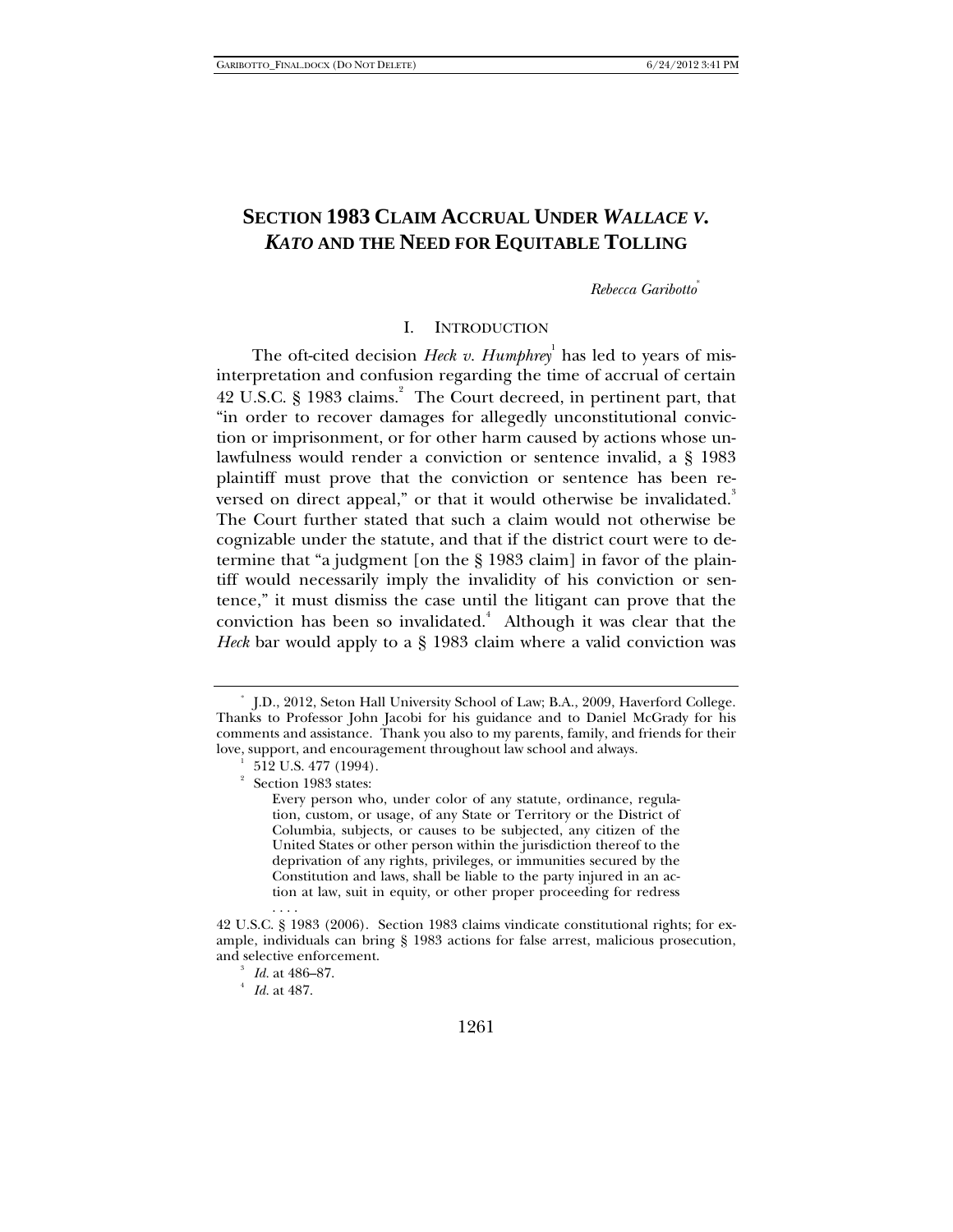already in existence at the time of filing, the prevailing view among the circuit courts was that the *Heck* bar would also apply to a § 1983 claim by a plaintiff whose criminal charges were still pending if success on the § 1983 claim would threaten the validity of a potential *future* conviction in the underlying criminal action.<sup>3</sup>

From this conclusion, it became a common perception among the circuit courts that a § 1983 claim did not accrue until the § 1983 litigant received a favorable outcome in his underlying criminal trial or in subsequent post-conviction proceedings.<sup>6</sup> In *Wallace v. Kato*, the Supreme Court intervened and clarified the meaning of *Heck*.<sup>7</sup> Applying the traditional rule that a claim accrues when the litigant has a "complete and present cause of action," the Court stated that the plaintiff, Andre Wallace, could have filed his § 1983 claim for false arrest and false imprisonment against his arresting officer as soon as the allegedly wrongful arrest occurred, thereby indicating that such a claim accrues at that time.<sup>9</sup> After clarifying the issue of claim accrual, the Court explained that the statute of limitations on a § 1983 claim for false imprisonment begins to run when the arrestee is bound over by a magistrate and held pursuant to legal process.<sup>10</sup>

<sup>6</sup> See, e.g., Gibson v. Superintendent of N.J. Dep't of Law & Pub. Safety-Div. of State Police, 411 F.3d 427, 447 (3d Cir. 2005) ("Under *Heck*, § 1983 claims for damages attributable to an unconstitutional conviction or sentence do not accrue until the conviction or sentence has been invalidated.").

549 U.S. 384 (2007).

8  *Id.* at 388 (citing Bay Area Laundry & Dry Cleaning Pension Trust Fund v. Ferbar Corp., 522 U.S. 192, 201 (1997)).

<sup>5</sup>  *See* Kucharski v. Leveille, 526 F. Supp. 2d 768, 774 (E.D. Mich. 2007) ("[M]ost if not all circuits concluded that *Heck* [also] barred a section 1983 claim by a plaintiff with criminal charges pending against him if success in the 1983 suit would be inconsistent with a *future* conviction." (emphasis added)); *see also* Harvey v. Waldron, 210 F.3d 1008, 1014 (9th Cir. 2000); Shamaeizadeh v. Cunigan, 182 F.3d 391, 396, 398 (6th Cir. 1999); Covington v. City of New York, 171 F.3d 117, 124 (2d Cir. 1999); Beck v. City of Muskogee Police Dep't, 195 F.3d 553, 557 (10th Cir. 1999); Uboh v. Reno, 141 F.3d 1000, 1006–07 (11th Cir. 1998); Washington v. Summerville, 127 F.3d 552, 556 (7th Cir. 1997); Smith v. Holtz, 87 F.3d 108, 113 (3d Cir. 1996); Schilling v. White, 58 F.3d 1081, 1086 (6th Cir. 1995). 6

The Court explained that "[e]very confinement of the person is an imprisonment." *Id.* at 388 (quoting MARTIN L. NEWELL, A TREATISE ON THE LAW OF MALICIOUS PROSECUTION, FALSE IMPRISONMENT, AND THE LEGAL PROCESS § 2, at 57 (Chicago, Callaghan and Company 1892) (internal quotation marks omitted)). "False arrest and false imprisonment overlap; the former is a species of the latter." *Id.* Therefore, the Court refers to the two torts together as "false imprisonment." *Id.* at 389.

<sup>&</sup>lt;sup>10</sup> Id. The Court explained that "the statute of limitations begins to run when the alleged false imprisonment ends." *Id.* at 389. "[T]hat is, the date petitioner became held *pursuant* to legal process," *id.* at 393, as "the sort of unlawful detention remediable by the tort of false imprisonment is detention *without legal process*," *id.* 389.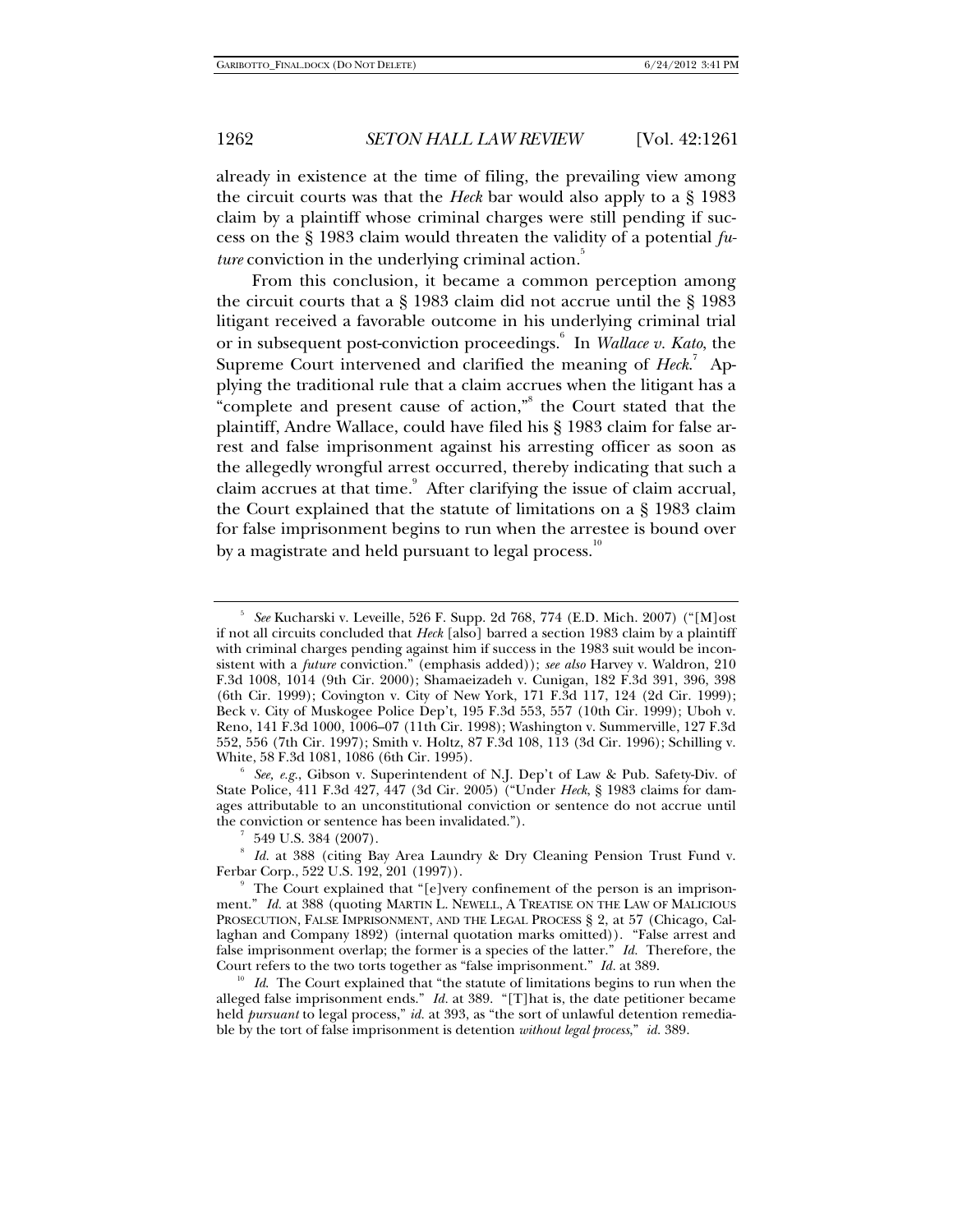Overruling a decade's worth of misinterpretations of *Heck*, the *Wallace* Court characterized the notion that *Heck* could bar "an action which would impugn *an anticipated future conviction*" as a "bizarre extension of *Heck*" and declared that courts should no longer embrace such an interpretation.<sup>11</sup> Although the Supreme Court did provide some clarity through the *Wallace* decision, the lower courts continue to grapple with its application.<sup>12</sup> In effect, *Wallace* requires the immediate filing of § 1983 actions, exposing litigants to the possibility of having to litigate their criminal and civil trials simultaneously. Although the employment of a federal rule of equitable tolling in such circumstances would mitigate the harsh effects of the *Wallace* decision, the majority rejected the adoption of such a rule in this context.<sup>13</sup> Justice Breyer advocated in his dissenting opinion for equitable tolling of the statute of limitations on the § 1983 claim for the duration of the state criminal proceedings, including the criminal trial *and* the time during which the criminal defendant seeks an appeal from a conviction or other post-conviction relief.<sup>14</sup> The majority, however, refused to recognize a federal rule of equitable tolling, noting that the Court typically relies on state law when determining whether to toll a claim on a case-by-case basis. $15$ 

Part II of this comment will briefly explain the interplay between federal and state law with regard to § 1983 claims. Part III will explore the *Heck* decision and the lower courts' interpretation of the decision before the intervening *Wallace* decision. Part IV will provide an in-depth explanation of the *Wallace* case. This section will discuss Justice Breyer's dissenting opinion in *Wallace*, as well as the majority's rejection of it. Further, Part IV will argue that the Court should have adopted a federal rule of equitable tolling—as advocated for by Justice Breyer—so that the statute of limitations on § 1983 claims would be tolled for the duration of the litigant's underlying criminal trial, as well as for the time during which post-conviction relief is sought. This would prevent those with potentially meritorious § 1983 claims, who have either received favorable outcomes in their criminal trials or on appeal from their convictions, from being barred by the statute

<sup>&</sup>lt;sup>11</sup> *Id.* at 393.<br><sup>12</sup> *See, e.g.*, Dique v. N.J. State Police, 603 F.3d 181 (3d Cir. 2010); Cress v. City of Ventnor, No. 08-1873, 2009 U.S. Dist. LEXIS 22172 (D.N.J. Mar. 18, 2009); Telfair v. Tandy, No. 08-731, 2008 U.S. Dist. LEXIS 83462 (D.N.J. Oct. 20, 2008); Kucharski v.

<sup>&</sup>lt;sup>13</sup> Wallace, 549 U.S. at 394.<br><sup>14</sup> Id. at 404 (Breyer, J., dissenting).<br><sup>15</sup> Id. at 394 (majority opinion).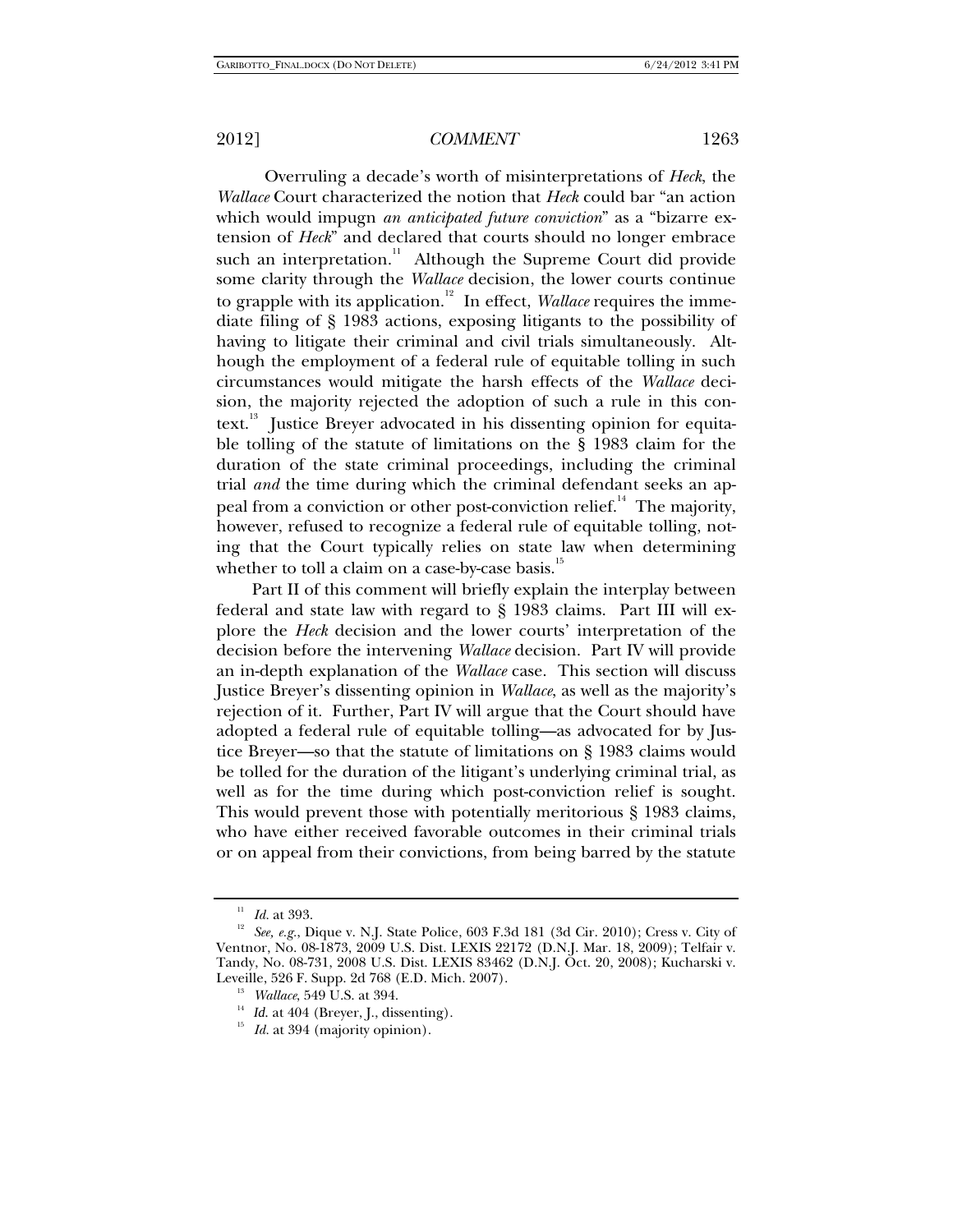of limitations. Part V will explore the effects of the *Wallace* Court's requirement that a § 1983 litigant file the civil claim within such a short period of time, including how the filing of the claim before institution of the criminal prosecution may effectively bind prosecutors' hands to proceed with the criminal charge in an effort to protect the police officers who have potentially violated the litigant's constitutional rights. This section will also discuss the implications of forcing the litigant to handle both causes of action—the underlying criminal trial and the § 1983 civil claim—simultaneously. Finally, this section will discuss *Wallace*'s "footnote four," in which the Court identified, but declined to provide a remedy for, a possible injustice that could occur under the majority's holding and thus produce a "result surely not intended" by *Heck*. 16

Finally, Part VI will present a separate argument exploring the inequities caused by this new interpretation of *Heck* against those criminal defendants who have relied on prior interpretations of the decision. This section will argue that, notwithstanding the earlierpresented argument that equitable tolling should be offered to a § 1983 litigant for the duration of his or her underlying criminal trial and any appeal therefrom, courts should offer equitable tolling on independent grounds due to reliance on pre-existing precedent and the confusion caused by a new interpretation of the governing law.

### II. SECTION 1983 AND THE STATUTE OF LIMITATIONS

To state a cause of action under § 1983, the claimant must allege (1) the violation of a right secured by the Constitution or laws of the United States and (2) that the alleged deprivation was caused by a person acting under the color of state law.<sup>17</sup> "Section 1983 does not create substantive rights. It, instead, provides a federal cause of action for the violation of a federal right."<sup>18</sup> State law determines when a § 1983 claim accrues, provides the statute of limitations applicable to the § 1983 claim, and also determines whether the limitations period should be tolled, unless tolling is inconsistent with federal law.<sup>19</sup>

In the context of § 1983 claims—and specifically those for false imprisonment—the *Wallace* Court identified the most pertinent stat-

<sup>16</sup> *Id.* at 395 n.4. 17 West v. Atkins, 487 U.S. 42, 48 (1988); *see also* Piecknick v. Pennsylvania, 36

 $F^{\text{18}}$  Dique v. N.J. State Police, 603 F.3d 181, 185 (3d Cir. 2010) (citing Okla. City v. Tuttle, 471 U.S. 808, 816 (1985)).

<sup>&</sup>lt;sup>19</sup> Wilson v. Garcia, 417 U.S. 261, 269 (1985); *Dique*, 603 F.3d at 185 (citing *Wallace*, 549 U.S. at 387).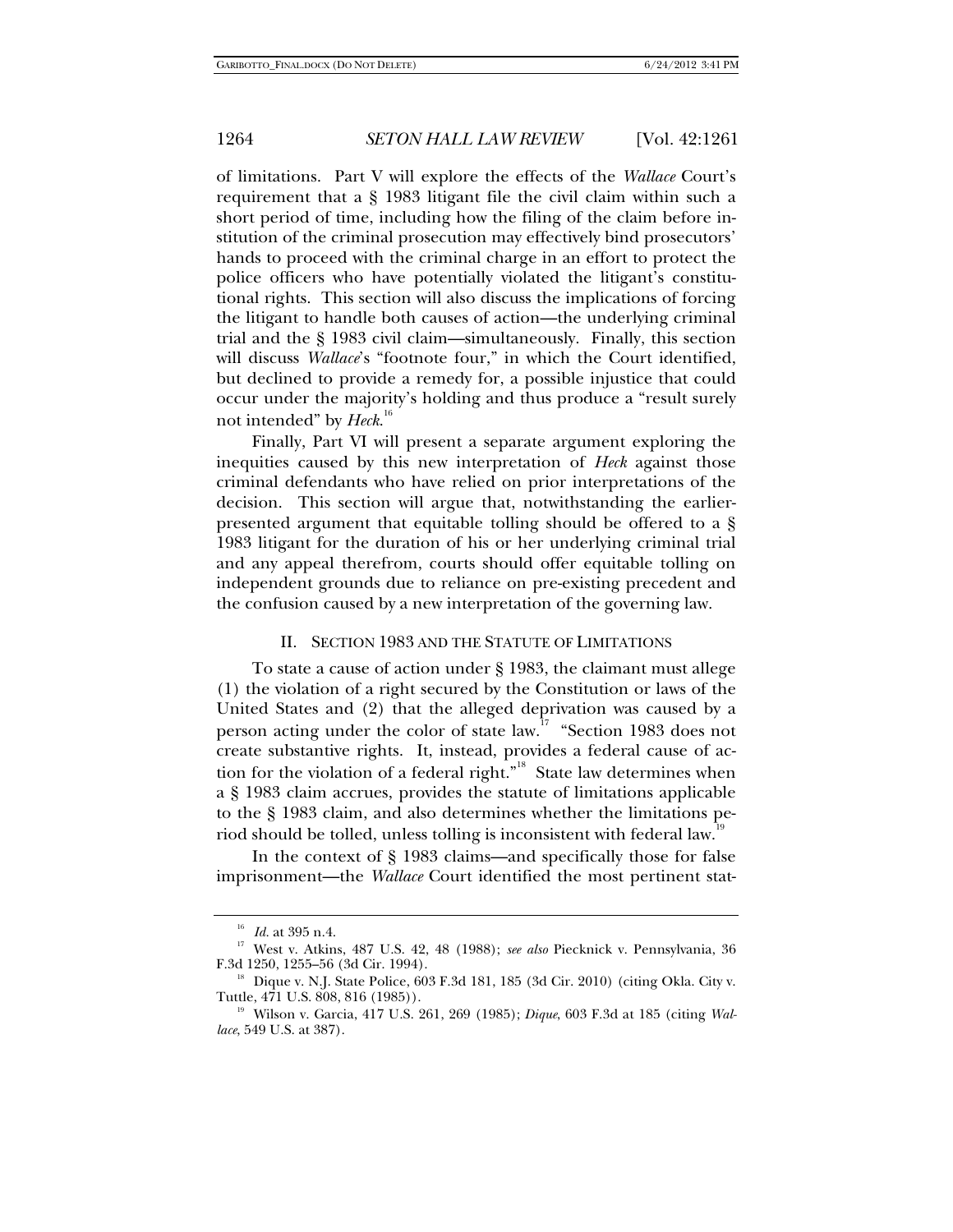ute of limitations to be that for personal-injury torts, the length of which is typically two to three years, depending on the state.<sup>20</sup> Federal law governs the issue of what *constitutes* accrual.<sup>21</sup> "Accrual is the occurrence of damages caused by a wrongful act—when a plaintiff has a complete and present cause of action, that is, when the plaintiff can file suit and obtain relief.<sup>"22</sup> The *Wallace* Court, noting that claim accrual does not depend on whether the extent of injury is fully known, $^{23}$  found resolution of the underlying criminal trial to be unnecessary in determining the validity of the § 1983 claim of false imprisonment.<sup>24</sup> Although Wallace's claim of false imprisonment accrued immediately upon his arrest, the Court noted that the statute of limitations for false imprisonment claims is delayed and does not yet begin to run until the individual becomes held pursuant to legal process.<sup>25</sup>

## III. PRE-*WALLACE* INTERPRETATIONS OF *HECK V. HUMPHREY* AND § 1983 CLAIM ACCRUAL

In *Heck*, the Court triggered years of confusion with one statement: "[I]n order to recover damages for allegedly unconstitutional conviction or imprisonment, . . . a § 1983 plaintiff must prove that the conviction" has been invalidated.<sup>26</sup> In *Heck*, the Court was faced with a litigant who had already been convicted of voluntary manslaughter in state court, and whose appeal of that conviction was still pending.<sup>27</sup> In his § 1983 complaint, Heck alleged, among other things, that the investigation that led to his arrest was unlawful and that the police had knowingly destroyed exculpatory evidence.<sup>28</sup> Finding that Heck's § 1983 claim raised issues that disputed the legality of his conviction and confinement, the district court dismissed the action.<sup>29</sup> On ap-

<sup>20</sup> *Wallace*, 549 U.S. at 389; *see also Dique*, 603 F.3d at 185 ("A section 1983 claim is characterized as a personal-injury claim and thus is governed by the applicable state's statute of limitations for person-injury claims."). 21 *Wallace*, 549 U.S. at 388.

<sup>&</sup>lt;sup>22</sup> Dique, 603 F.3d at 185 (quoting *Wallace*, 549 U.S. at 388) (internal quotation marks omitted).

<sup>&</sup>lt;sup>23</sup> *Wallace*, 549 U.S. at 391. 24 *Id.* at 397. The Court noted that only the tort of malicious prosecution, the focus of the *Heck* decision, actually requires as an element of the offense the favorable termination of criminal proceedings. *Id.* at 392. 25 *Id.* at 389.

 $26$  Heck v. Humphrey, 512 U.S. 477, 486-87 (1994).

<sup>27</sup> *Id.* at 478–89. 28 *Id.* at 479. 29 *Id.*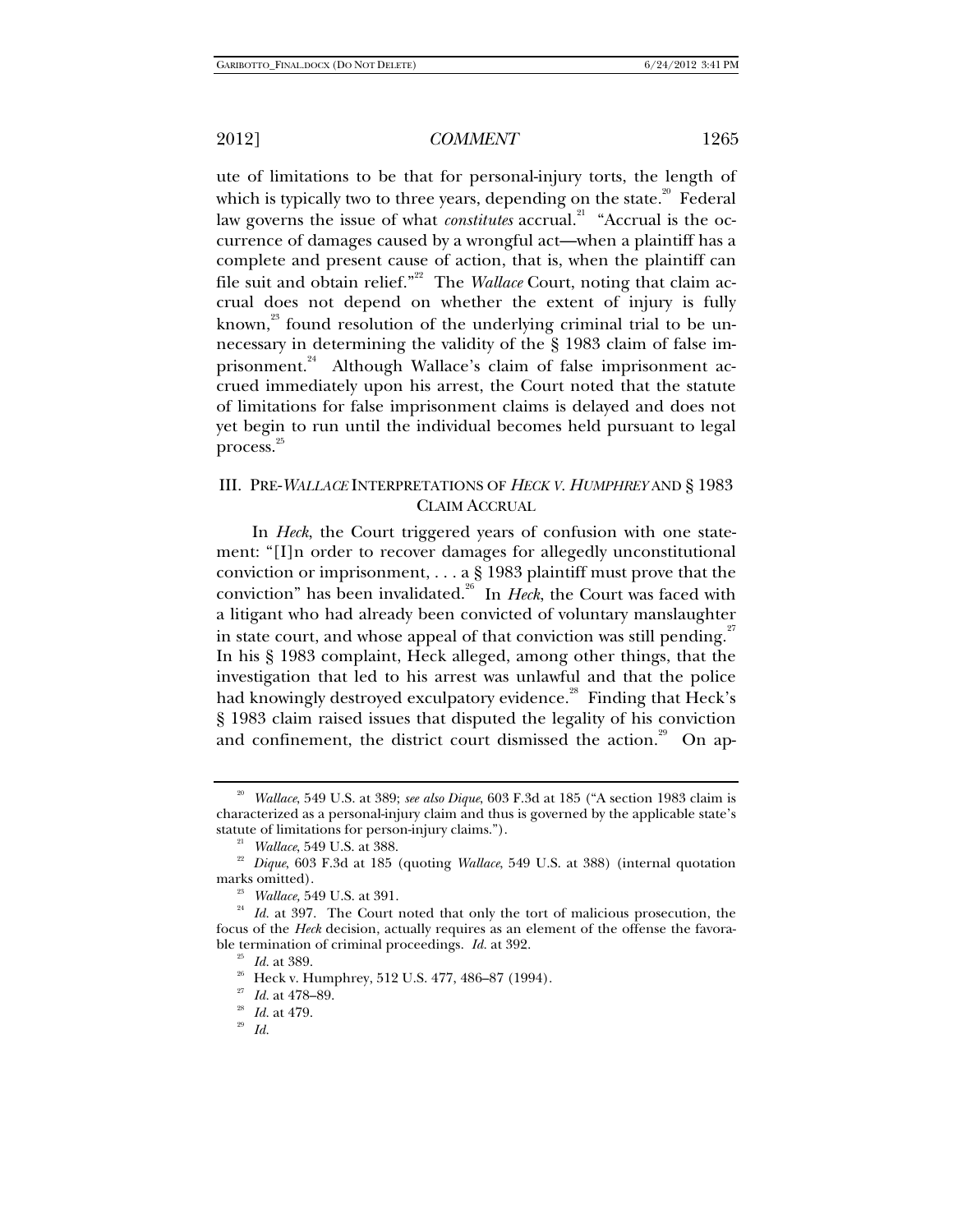peal, the Seventh Circuit affirmed the dismissal, as did the Supreme Court.<sup>30</sup> Heck stands for the principle that if a "judgment in favor of the plaintiff would necessarily imply the invalidity of his [existing] conviction or sentence[,] . . . the complaint must be dismissed unless the plaintiff can demonstrate that the conviction or sentence has already been invalidated.<sup>"31</sup> At the heart of *Heck* was the fear that a convicted criminal defendant would use the § 1983 civil action to attack his existing conviction rather than exhaust his state remedies.<sup>32</sup>

Although the Court intended that *Heck* would apply only to situations in which the § 1983 litigant had a valid criminal judgment in existence at the time of filing, most circuit courts concluded that *Heck* would also bar a § 1983 claim brought by a plaintiff with pending criminal charges if a victory in the § 1983 suit would be inconsistent with a potential conviction not yet rendered.<sup>33</sup> The circuit courts collectively reached this conclusion even though the plaintiff in *Heck* had already been convicted, and the Court did not contemplate or address whether the possibility of a future conviction could also bar such a claim. $34$  Thus began more than a decade's worth of decisions grounded in the belief that *Heck* "concluded that proof of the illegality of a conviction is a necessary element of the § 1983 cause of action" and that "[u]nless that conviction has been reversed, there has been no injury of constitutional proportions, and thus no § 1983 suit may exist."<sup>35</sup> This notion persisted until the Supreme Court intervened to clarify its holding in *Heck* with its decision in *Wallace*.

<sup>&</sup>lt;sup>30</sup> *Id.* at 479, 486.<br><sup>31</sup> *Id.* at 487.

<sup>&</sup>lt;sup>32</sup> See Kennedy v. City of Villa Hills, No. 07-122-DLB, 2008 U.S. Dist. LEXIS 17301, at \*5 (E.D. Ky. Mar. 6, 2008).

<sup>&</sup>lt;sup>33</sup> Kucharski v. Leveille, 526 F. Supp. 2d 768, 774 (E.D. Mich. 2007). "Many civil right attorneys had [also] traditionally assumed that a civil rights claim for false arrest could not proceed unless the underlying criminal charges had been fully resolved in the claimant's favor." James B. Chanin, *James B. Chanin on* Wallace v. Kato, Dec. 14, 2007, 2008 EMERGING ISSUES ANALYSIS, at 1–2, *available at* LEXIS, 2008

<sup>&</sup>lt;sup>34</sup> Heck, 512 U.S. at 478. 35 Schilling v. White, 58 F.3d 1081, 1086 (6th Cir. 1995); *see also e.g.*, Harvey v. Waldron, 210 F.3d 1008, 1014 (9th Cir. 2000) ("*Heck* applies to pending criminal charges, and that a claim, that if successful would necessarily imply the invalidity of a conviction in a pending criminal prosecution, does not accrue so long as the potential for a conviction in the pending criminal prosecution continues to exist."); Shamaeizadeh v. Cunigan, 182 F.3d 391, 396, 398 (6th Cir. 1999) ("[T]he concerns of *Heck* apply pre-conviction as well as post-conviction," which means that "a prisoner seeking to challenge an allegedly unconstitutional search and seizure in a § 1983 claim must show that a decision in his favor would not imply the invalidity of his outstanding conviction . . . [and] that a decision in his favor would not imply the invalid-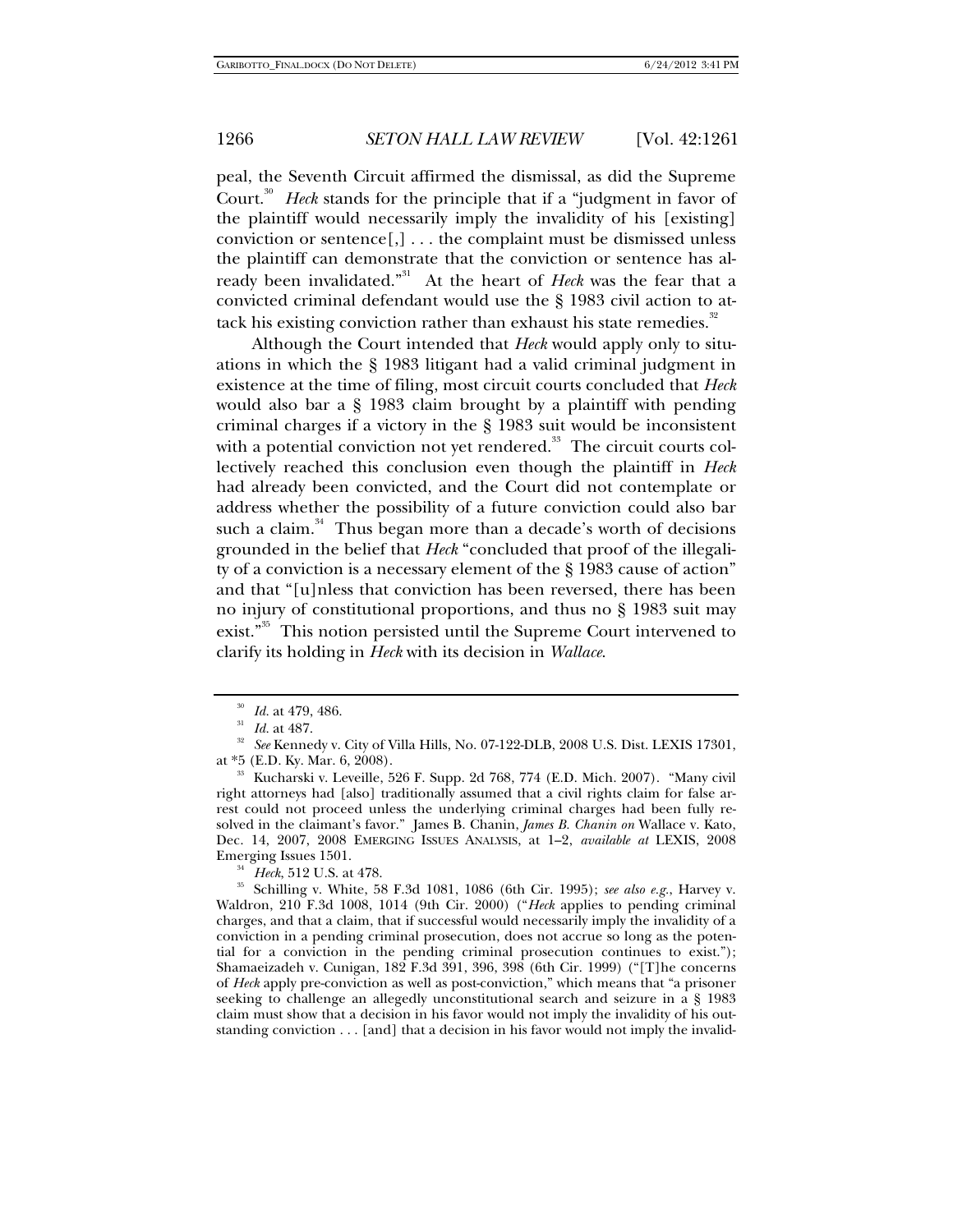### IV. ANALYZING *WALLACE V. KATO*

*Wallace* marked the Court's first elucidation of the *Heck* bar; it clarified that *Heck* was not intended to prevent a § 1983 claim by a plaintiff who had not yet been criminally convicted.<sup>36</sup> At the age of fifteen, Andre Wallace was arrested on murder charges in the state of Illinois in January 1994.<sup>37</sup> After a lengthy interrogation, he agreed to confess to the murder and thereafter signed an incriminating statement prepared by and at the request of state attorneys.<sup>38</sup> Before the murder trial, Wallace unsuccessfully attempted to suppress his statements, claiming that they were the product of an unlawful arrest.<sup>39</sup> In the ensuing trial, Wallace was convicted of the murder and sentenced to twenty-six years in prison.<sup>40</sup>

Wallace appealed the conviction, again contending that the incriminating statements were the fruit of an unlawful arrest.<sup>41</sup> In December 1998, the Appellate Court of Illinois found that the officers had violated Wallace's Fourth Amendment rights, holding that they had arrested him without probable cause.<sup>42</sup> The court further found that Wallace's presence at the police station prior to his formal arrest—during which time the interrogation at issue occurred amounted to an involuntary, and thus illegal, seizure of his person. $^{43}$ 

<sup>37</sup> *Id.* at 386. 38 *Id.*

<sup>40</sup> *Id.*

ity of a *future* conviction." (emphasis added)); Covington v. City of New York, 171 F.3d 117, 124 (2d Cir. 1999) ("[I]f success on [a § 1983] claim would necessarily imply the invalidity of a conviction in a *pending* criminal prosecution, such a claim does not accrue so long as the *potential for a judgment* in the pending criminal prosecution continues to exist." (emphasis added) (quoting Smith v. Holtz, 87 F.3d 108, 113 (3d Cir. 1996)) (internal quotation marks omitted)); Beck v. City of Muskogee Police Dep't, 195 F.3d 553, 557 (10th Cir. 1999) ("*Heck* precludes § 1983 claims relating to pending charges when a judgment in favor of the plaintiff would necessarily imply the invalidity of any conviction or sentence that *might* result from prosecution of the pending charges. Such claims arise at the time the charges are dismissed." (emphasis added)); Uboh v. Reno, 141 F.3d 1000, 1006–07 (11th Cir. 1998); Washington v. Summerville, 127 F.3d 552, 556 (7th Cir. 1997) ("If success on these claims would have necessarily implied the invalidity of a potential conviction on the murder charge, then Washington's claims did not accrue until the day on which the murder charge was dismissed . . . ."); *Smith*, 87 F.3d at 113 ("In terms of the conflicts which *Heck* sought to avoid, there is no difference between a conviction which is *outstanding* at the time the civil rights action is instituted and a *potential* conviction on a pending charge that may be entered at some point thereafter."). 36 Wallace v. Kato, 549 U.S. 384 (2007).

<sup>39</sup> *Id.*

People v. Wallace, 701 N.E.2d 87, 89 (Ill. App. Ct. 1998).

<sup>42</sup> *Id.* at 94. 43 *Id.*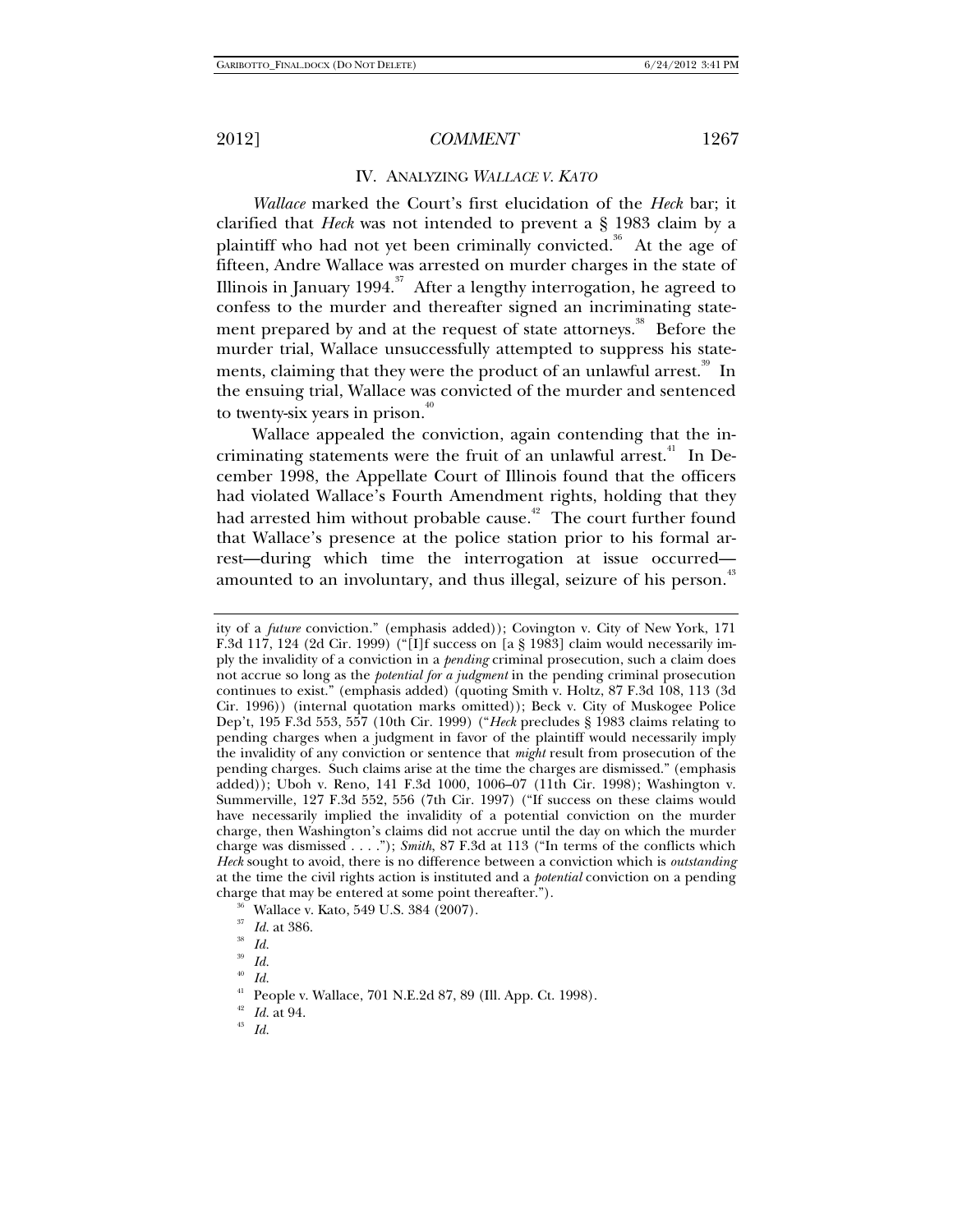This decision came nearly five years after Wallace's arrest.<sup>44</sup> Following another round of appeals and nearly three more years, the appellate court found, in August 2001, that the illegal seizure rendered Wallace's statements inadmissible in the criminal trial and therefore remanded the case for a new trial. $45$  Unwilling to proceed to trial without the incriminating statements as evidence, the prosecutors decided to drop the murder charges against Wallace in April 2002.<sup>46</sup>

Within one year of the prosecution dropping the charges, Wallace instituted a § 1983 action against the City of Chicago and several of its officers, seeking damages resulting from his unlawful arrest.<sup>47</sup> Wallace brought the action in April 2003, nine years after the occurrence of the underlying events—the murder and his subsequent arrest.<sup>48</sup> Although Wallace filed his § 1983 claim within one year of the state criminal proceedings terminating in his favor, the district court found that his claim was time-barred because the applicable two-year statute of limitations for personal-injury torts had expired.<sup> $49$ </sup> On appeal, the Seventh Circuit affirmed, agreeing with the district court that Wallace's claim accrued at the time of his arrest, not when his conviction was later invalidated.<sup>50</sup>

### *A. The Majority Opinion*

The Supreme Court granted certiorari, seizing the opportunity to clear up the confusion over § 1983 claim accrual that resulted from Heck.<sup>51</sup> The Court noted that the Seventh Circuit's approach and the *Heck* approach would produce very different results.<sup>52</sup> On the one hand, "if the statute on [Wallace's] cause of action began to run at the time of his unlawful arrest, or even at the time he was ordered held by a magistrate, his  $\S$  1983 suit was plainly dilatory.<sup>353</sup> On the

<sup>48</sup> *Id.*

<sup>51</sup> *Wallace*, 549 U.S. at 387.<br><sup>52</sup> *Id.* at 387–88.<br><sup>53</sup> *Id.* at 387. The statute of limitations *was* tolled in this case, but only for the amount of time that it took for Wallace to reach the age of majority: "two-plus years." *Id.* at 388. The Court ultimately concluded that Wallace's false imprisonment ended at the time "when legal process was initiated against him, and the statute would have begun to run from that date, but for its tolling by reason of [his] minority." *Id.* at 390.

<sup>44</sup> *See id.* at 87. 45 *Wallace*, 549 U.S. at 387. 46 *Id.*

<sup>47</sup> *Id.*

 $\begin{array}{cc} \n^{49} & \n \frac{1}{60} & \n \frac{1}{60} & \n \frac{1}{100} & \n \end{array}$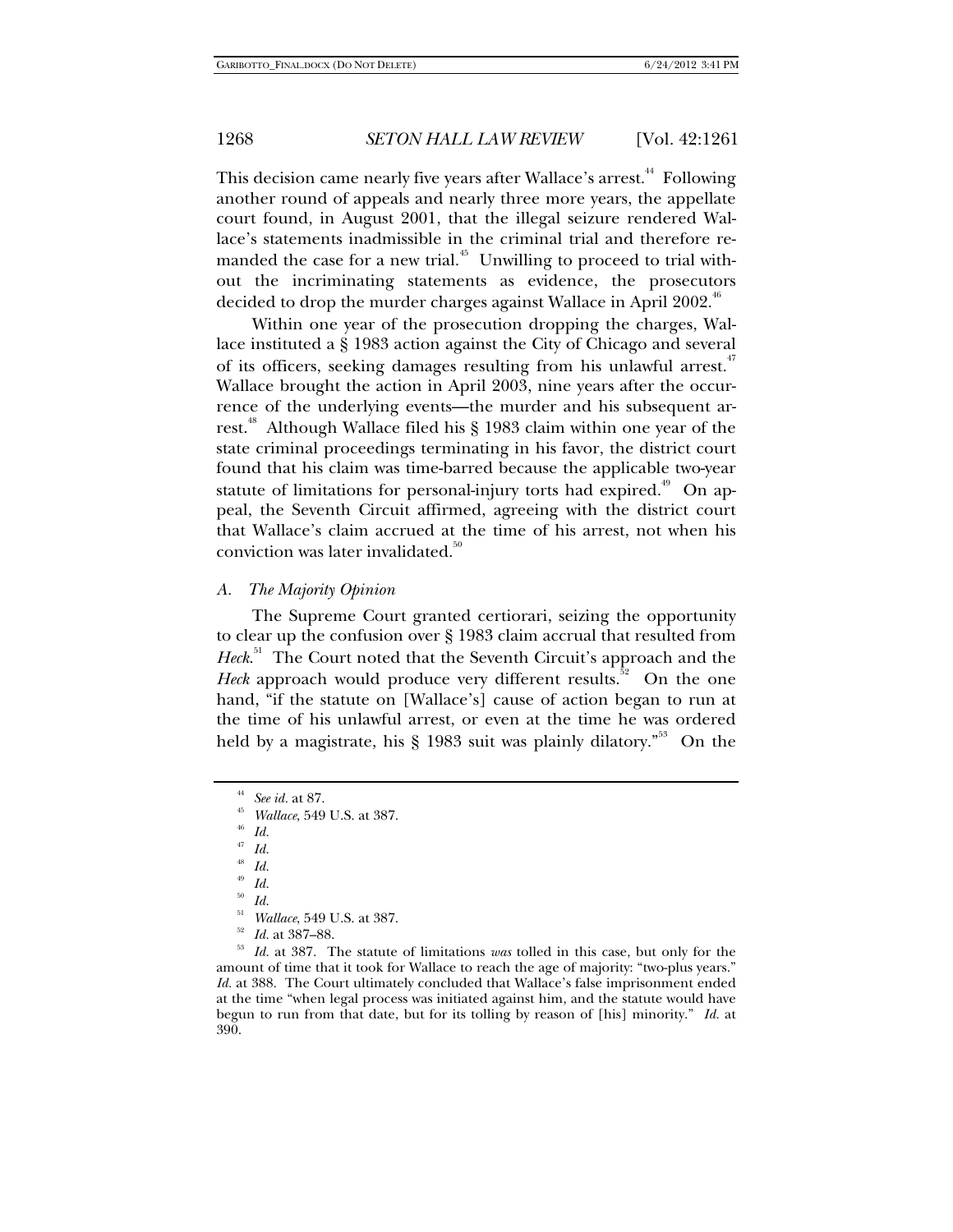other hand, if "the commencement date for running of the statute [wa]s governed by . . . *Heck v. Humphrey*, that date *may* [have been] the date on which [Wallace's] conviction was vacated, in which case the  $\S$  1983 suit would have been timely filed.<sup> $54$ </sup> Recognizing this great disparity, the Court sought to elucidate the true meaning of *Heck* and adjudge Wallace's case in accordance with it.

The Court opened its opinion by distinguishing between claim accrual and the commencement of the running of the statute of limitations.<sup>55</sup> In holding that a  $\S$  1983 claim for false imprisonment accrues at the time of arrest, it reiterated the well-established principle that a claim accrues when the litigant has a "complete and present cause of action."56 The Court then asserted that Wallace was entitled to, and thus could have, filed his § 1983 claim as soon as the wrongful arrest occurred. $57$  Accordingly, the Court noted, the statute of limitations would typically begin to run at the time of accrual.<sup>58</sup> The Court acknowledged, however, that impracticalities may prevent a victim still imprisoned as a result of the unlawful arrest from bringing suit.<sup>39</sup> The commencement of the statute of limitations on a false imprisonment claim is thus somewhat delayed so as to compensate for this impediment until the victim becomes held pursuant to legal process—"when, for example, he is bound over by a magistrate or arraigned on charges." $60$  The Court, however, made it clear that this did not mean that Wallace could not have filed his § 1983 claim immediately upon his arrest, for although the statute of limitations had not begun to run at that time, Wallace had still been sufficiently injured by the arrest itself to bring suit.<sup>61</sup> Ultimately, the *Wallace* Court refused to embrace the argument that the statute of limitations on a false arrest claim begins to run only after a possible future conviction occurs and is invalidated. $62$  The Court also rejected the notion that

<sup>&</sup>lt;sup>54</sup> *Id.* at 388.<br><sup>55</sup> *Id.* at 388–89.<br><sup>56</sup> *Id.* at 388 (quoting Bay Area Laundry & Dry Cleaning Pension Trust Fund v.<br>Ferbar Corp., 522 U.S. 192, 201 (1997)) (internal quotation marks omitted).

<sup>&</sup>lt;sup>57</sup> Wallace, 549 U.S. at 388. The Court noted that Wallace had been held without legal process; the officers did not have a warrant for his arrest, nor did they have probable cause to justify his detention. *Id.* at 389.<br><sup>59</sup> *Id.* 

<sup>59</sup> *Id.* 60 *Id.* at 389. 61 *Id.* at 390 n.3. 62 *Id.* at 392.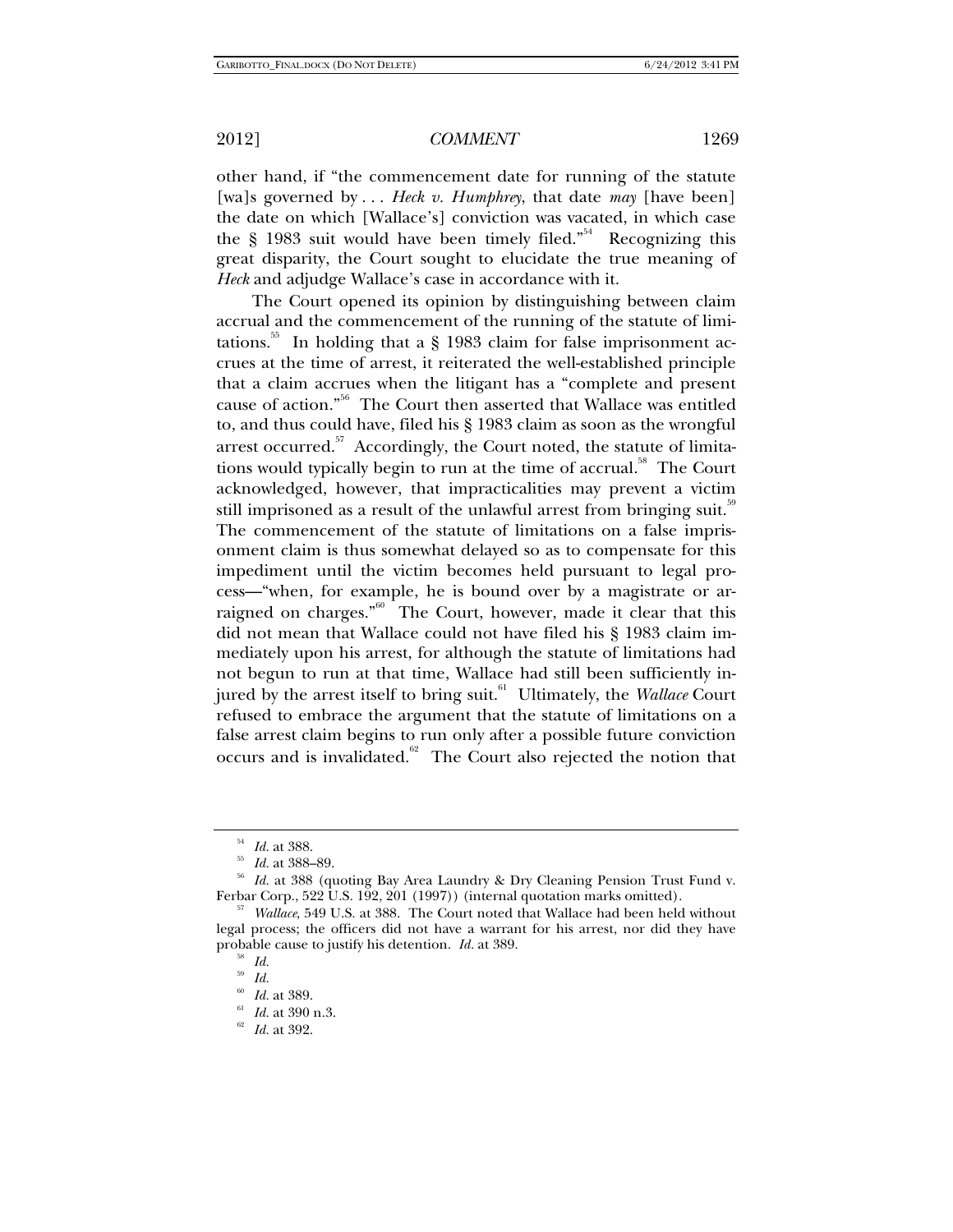the statute of limitations on the claim should be tolled until this hypothetical future conviction is set aside.<sup>63</sup>

Recognizing the pervasive misperception among the circuit courts regarding § 1983 claim accrual, the *Wallace* Court noted what had especially complicated the issue of accrual in *Heck* and most likely led to such confusion; the *Heck* Court had "analogized [Heck's] suit to one for malicious prosecution, an element of which is the favorable termination of criminal proceedings." $64$  Although a criminal defendant cannot file a § 1983 claim of *malicious prosecution* until the underlying criminal proceedings have terminated in his favor, favorable termination is not an essential element of *all* personal-injury torts for which § 1983 can be invoked. After the Court asserted that false imprisonment ends once the victim is held pursuant to legal process, it sought to elucidate the distinction between malicious prosecution and false imprisonment.<sup>65</sup> The Court noted that once the arrestee becomes detained pursuant to legal process, any unlawful detention thereafter

forms part of the damages for the entirely distinct tort of malicious prosecution, which remedies detention accompanied, not by absence of legal process, but by *wrongful institution* of legal process. If there is a false arrest claim, damages for that claim cover the time of detention up until issuance of process or arraignment, but not more. From that point on, any damages recoverable must be based on a malicious prosecution claim . . . .

The Court accordingly rejected Wallace's argument that his false imprisonment did not end until he was released from custody when the state dropped the charges against him. $67$  To obtain damages resulting from his detention spanning the time of his arraignment through his release from custody, Wallace would have had to bring an action for malicious prosecution. As noted earlier, favorable termination *is* an essential element of a malicious prosecution claim;<sup>68</sup> thus, his claim for injuries incurred during that period of detention would not have accrued until the state dropped the charges against him. Theoreti-

<sup>&</sup>lt;sup>63</sup> *Wallace*, 549 U.S. at 392–93.<br><sup>64</sup> Id. at 392; *see* Heck v. Humphrey, 512 U.S. 477, 486 (1994) ("[T]he hoary principle that civil tort actions are not appropriate vehicles for challenging the validity of outstanding criminal judgments applies to § 1983 damages actions that necessarily require the plaintiff to prove the unlawfulness of his conviction or confinement, just as it has always applied to actions for malicious prosecution.").

<sup>&</sup>lt;sup>65</sup> Wallace, 549 U.S. at 389–90.<br><sup>66</sup> Id. at 390 (internal quotation marks and citations omitted).<br><sup>67</sup> Id.

See supra text accompanying note 64.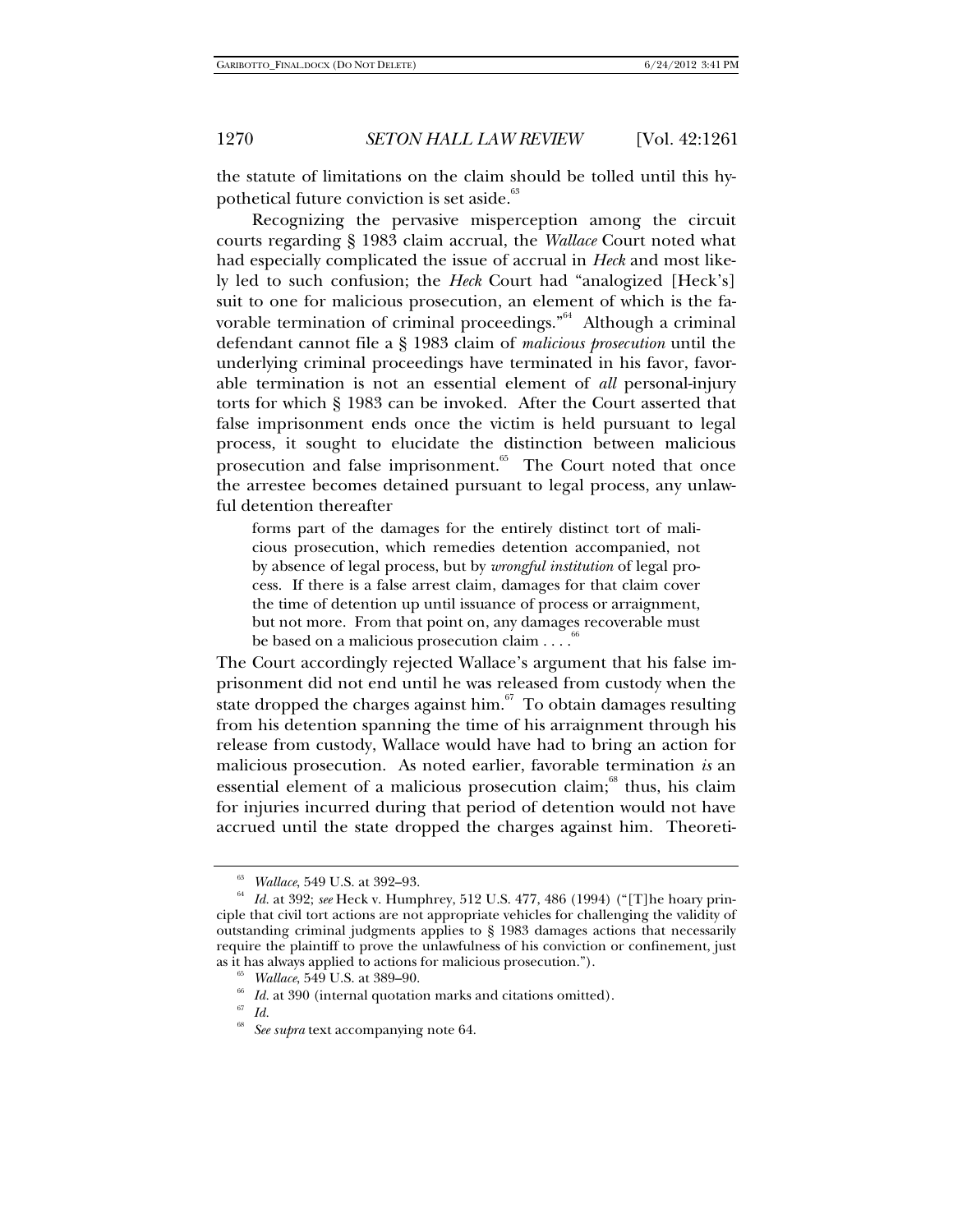cally speaking, if Wallace had brought a § 1983 claim for malicious prosecution in addition to his claim for false imprisonment, his claim of malicious prosecution, whether meritorious or not, would have been timely filed; he instituted his § 1983 action within one year of the criminal proceedings terminating in his favor, which occurred when the prosecution dropped the charges against him in April  $2002<sup>69</sup>$  Because the governing statute of limitations in this case was two years, Wallace would have had until April 2004 to bring such an action. $\frac{70}{10}$ 

Prior to the *Wallace* Court's clear distinction between these two torts, lower courts mistakenly extended the malicious prosecution standard to other § 1983 claims—such as false arrest, false imprisonment, and selective enforcement—holding favorable termination to be a requirement of *Heck*, and construing *Heck* as barring a § 1983 claim, which, if resolved in the plaintiff's favor, would effectively impugn the validity of an anticipated *future* conviction.<sup>71</sup> Notwithstanding this pervasive interpretation of *Heck*, the *Wallace* Court quickly dismissed its validity and characterized such extensions of *Heck* as "bi $zarre:$ "<sup>72</sup>

In an action for false arrest it would require the plaintiff . . . to speculate about whether a prosecution will be brought, whether it will result in conviction, and whether the pending civil action will impugn that verdict  $\dots$ . And what if the plaintiff  $\dots$  guesses wrong, and the anticipated future conviction never occurs, because of acquittal or dismissal? Does that event . . . trigger accrual of the cause of action? Or what if prosecution never occurs what will the trigger be then? We are not disposed to embrace this bizarre extension of *Heck*.<sup>73</sup>

Instead, the Court reinforced that *Heck*'s rule of deferred accrual applies only when an outstanding criminal judgment exists at the time of filing.74 It further noted that, even if *Heck* were to apply to the date on which the statute of limitations began to run rather than to the date of accrual, at neither point in time was a criminal conviction in existence that Wallace's § 1983 action could potentially have im-

<sup>&</sup>lt;sup>69</sup> *Wallace*, 549 U.S. at 387.<br><sup>70</sup> *Id.*<br><sup>71</sup> S

<sup>71</sup> *See* cases cited *supra* note 35; *supra* text accompanying notes 33–35. 72 *Wallace*, 549 U.S. at 393. 73 *Id.*

<sup>74</sup> *Id.*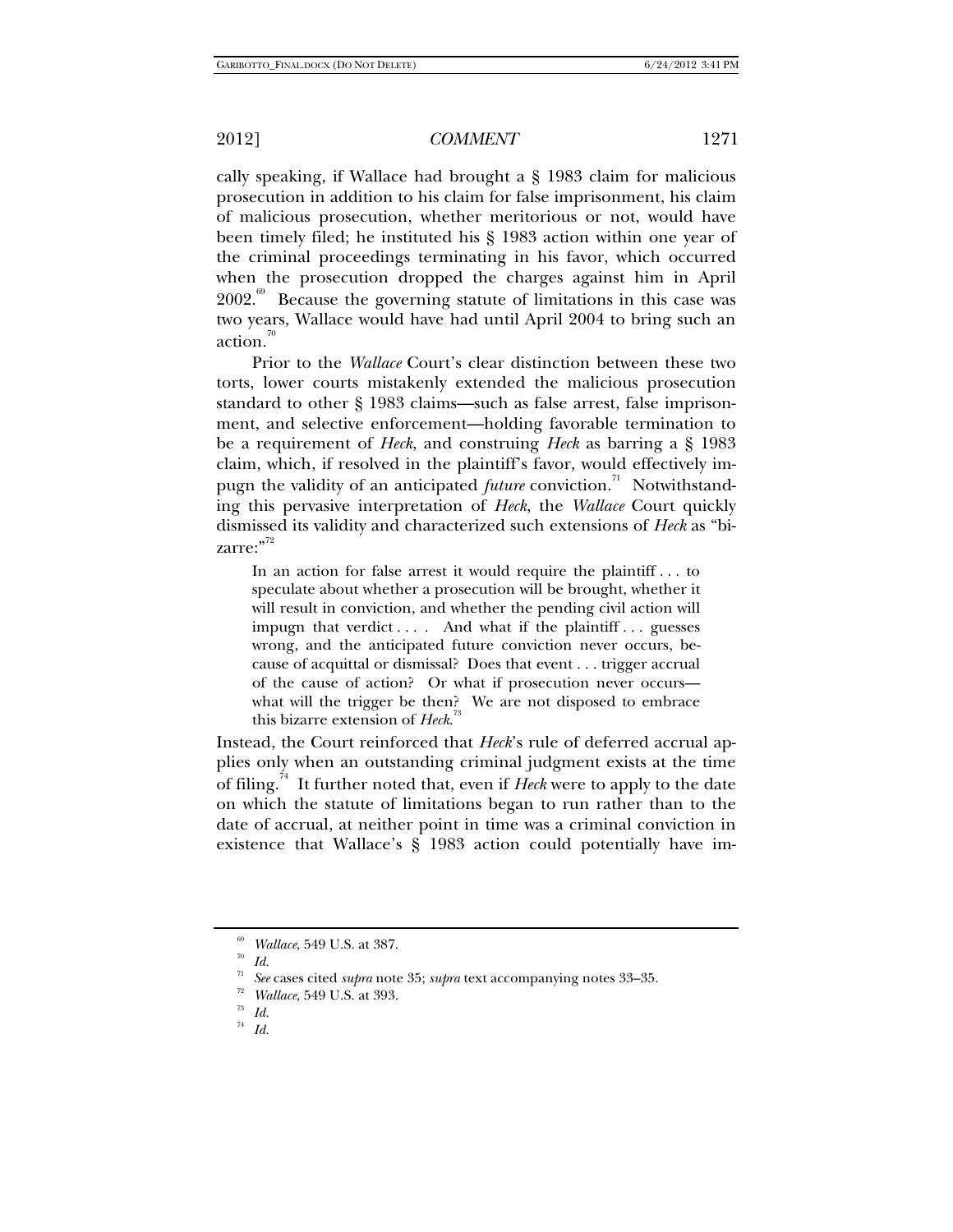pugned.75 Therefore, nothing about *Heck* should have barred Wallace's § 1983 suit at that time, or prevented him from filing it.

Through *Wallace*, the Court clarified years of misinterpretations of its prior decision and affirmed the Seventh Circuit's ruling that Wallace's § 1983 claim was barred by the statute of limitations because his unlawful-arrest claim accrued at the time that he was arrested. Wallace did not need to wait until the state obtained a conviction against him—which at the time of his arrest was only a possibility and then again until that conviction was later set aside for his claim to accrue.<sup>76</sup>

Although the impracticalities that the majority claimed would result from preventing a delayed § 1983 accrual are not without merit," these concerns do not justify the Court's refusal to implement equitable tolling on a § 1983 claim once a criminal proceeding *is* instituted against a § 1983 litigant. The Court did propose one potential remedy, suggesting that it would be within the district court's *discretion* to stay the § 1983 civil action in such a situation, pending the outcome of the state criminal proceedings.<sup>78</sup> The only situation in which *Heck* would require dismissal of the § 1983 claim would be when the plaintiff is convicted and the stayed civil action would question the validity of that conviction.<sup>79</sup> This procedural "safeguard," however, falls short of fully protecting the § 1983 plaintiff from having to litigate his civil claim and defend against his criminal charge simultaneously, as this power to stay is merely discretionary and may not always be effectuated. As Justice Breyer noted in his dissenting opinion, "In the absence of a stay, a litigant . . . would have . . . to divide his attention between criminal and civil cases with attendant risks of loss of time and energy as well as of inconsistent findings."<sup>80</sup> Having to divide his attention between the two cases would also impede the litigant's ability to defend himself in the best possible way in his criminal trial, the magnitude of which is exemplified by *Wallace* itself; Wallace was in custody and facing a twenty-six-year prison sentence throughout the duration of the state criminal proceedings, but, at the

<sup>75</sup> *Id.*

<sup>76</sup> *Id.* at 390. 77 *Id.* at 393. 78 *Wallace*, 549 U.S. at 393–94 ("If a plaintiff files a false-arrest claim before he has been convicted . . . it is within the power of the district court . . . to stay the civil action until the criminal case or the likelihood of a criminal case is ended.").<br><sup>79</sup> *Id.* 

<sup>&</sup>lt;sup>80</sup> Id. at 400 (Breyer, J., dissenting).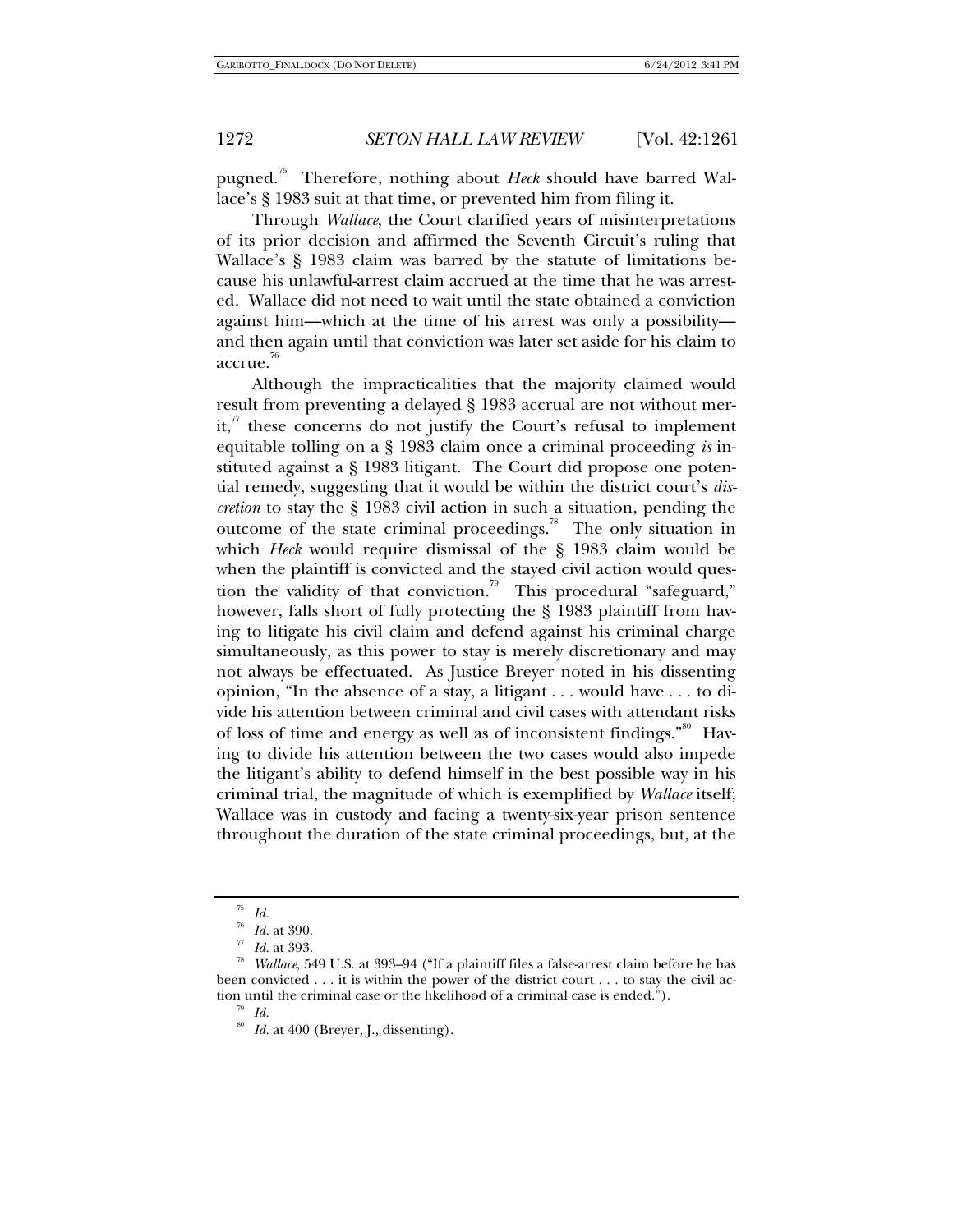same time, the majority expected him to have also been litigating his  $$1983$  claim.<sup>81</sup>

## *B. Justice Breyer's Dissent and the Court's Refusal to Adopt Equitable Tolling*

In his dissenting opinion, Justice Breyer characterized the majority's rule as one "that would require immediate filing, followed by an uncertain system of stays, dismissals, and possible refiling."<sup>82</sup> He instead argued that the implementation of equitable tolling in such § 1983 suits would offer a preferable result.<sup>83</sup> Courts have applied equitable tolling "[w]here a plaintiff because of disability, irremediable lack of information, or other circumstances beyond his control just cannot reasonably be expected to sue in time."<sup>84</sup> Justice Breyer thus advocated for the statute of limitations on the § 1983 claim to be equitably tolled for the duration of the criminal trial, and even for the time during which the litigant challenges his conviction on appeal.<sup>85</sup> The majority, however, was unmoved by the argument and refused to adopt a federal tolling rule to that effect.<sup>86</sup>

Justice Breyer argued that equitable tolling should apply "where a § 1983 plaintiff reasonably claims that the unlawful behavior of which he complains was, or will be, necessary to a criminal conviction."<sup>87</sup> Once that is established, the limitations period could be equitably tolled (1) from the time charges are brought until dismissal, acquittal, or conviction and  $(2)$  during the appeals process.<sup>88</sup> It is clear that Justice Breyer's proposed tolling rule would ensure a tight nexus between the § 1983 claim and the underlying criminal action. Of course, despite this tight nexus, courts will, at times, toll § 1983 claims even though the claims would not be barred under *Heck*.<sup>89</sup> While this approach is over-inclusive, this would be but a negligible consequence of adequately protecting the target class of § 1983 litigants whose claims *would* be barred by *Heck.* Further, the cost of overinclusiveness is outweighed by the benefit that equitable tolling

<sup>&</sup>lt;sup>81</sup> *Id.* at 386 (majority opinion).<br><sup>82</sup> *Id.* at 400 (Breyer, J., dissenting).<br><sup>83</sup> *Id* 

<sup>84</sup> *Wallace*, 549 U.S. at 400 (Breyer, J., dissenting) (quoting Miller v. Runyon, 77 F.3d 189, 191 (7th Cir. 1996)) (internal quotation marks omitted).<br><sup>85</sup> *Id.* at 401.<br><sup>86</sup> *Id.* at 394 (majority opinion).<br><sup>87</sup> *Id.* at 401 (Breyer, J., dissenting).<br><sup>88</sup> *Id.* 

<sup>89</sup> *Id.*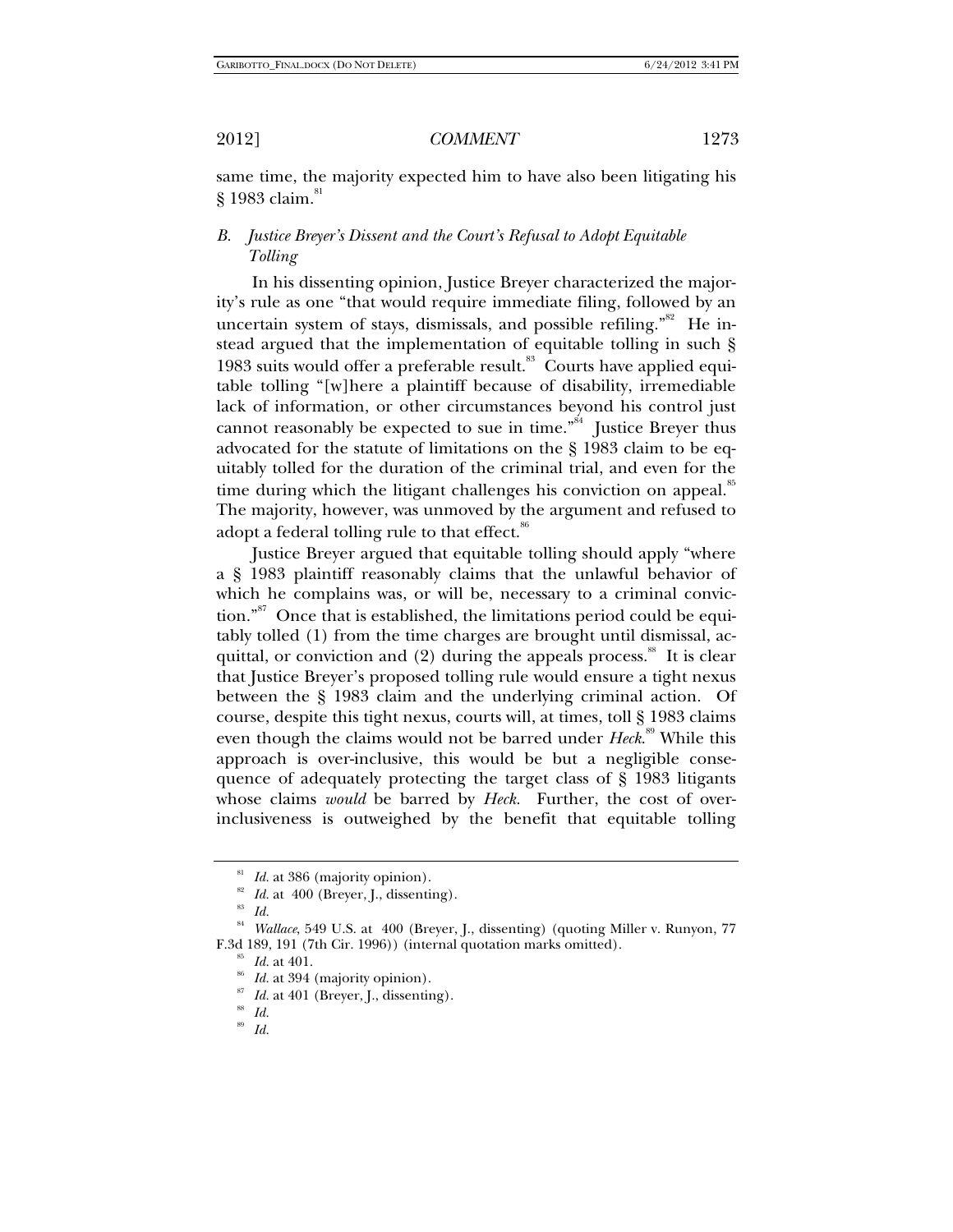would prevent the possible § 1983 plaintiff, defendant, and even the federal court, from having to "speculate as to whether the claims are in any way barred until the state court has had the opportunity to consider the claims in the criminal context." $90$  This would also reduce the risk of inconsistent legal determinations. A state court could acquit the defendant, or overturn his conviction on appeal, after finding a constitutional violation that negates the validity of the charge or conviction, while the federal court, trying the § 1983 claim simultaneously, could find there to be no constitutional violation—or vice versa.<sup>91</sup>

Breyer further opined that if tolling were employed, plaintiffs would very rarely, if ever, choose to file a § 1983 claim while the criminal case is still pending or on-going in order to devote due diligence and attention to the criminal trial.<sup>92</sup> Even if they did choose to file at this time, Justice Breyer noted, the district court could, in those rare cases, stay the action if it chose or dismiss the claim without prejudice without fear that the statute of limitations would run by the conclusion of the criminal proceedings and leave the plaintiff without a remedy.<sup>93</sup> Perhaps the most important rationale behind the employment of equitable tolling under these circumstances is that it will "above all, assure a plaintiff who possesses a meritorious § 1983 claim that his pursuit of criminal remedies designed to free him from unlawful confinement will not compromise his later ability to obtain civil § 1983 redress as well."<sup>94</sup> A harmed individual should not have to forgo the opportunity to pursue a claim of damages for a constitutional violation in order to rightfully devote full attention and resources to a criminal action in which he is fighting for freedom. A criminal defendant's interest in freedom from unlawful confinement is necessarily paramount, and the import of this interest should not be diminished through the forced juggling of another proceeding. Nor should it preclude him from seeking other forms of relief for the suffered constitutional violation beyond release from unlawful custody. He should have the opportunity to litigate both actions fully and completely and should not have to choose one over the other or juggle both proceedings simultaneously, which would necessarily cause him to devote less time and attention to each proceeding.

<sup>90</sup> *Wallace*, 549 U.S. at 403. 91 *Id.* at 403. 92 *Id.* at 404. 93 *Id.* 94 *Id.* at 403.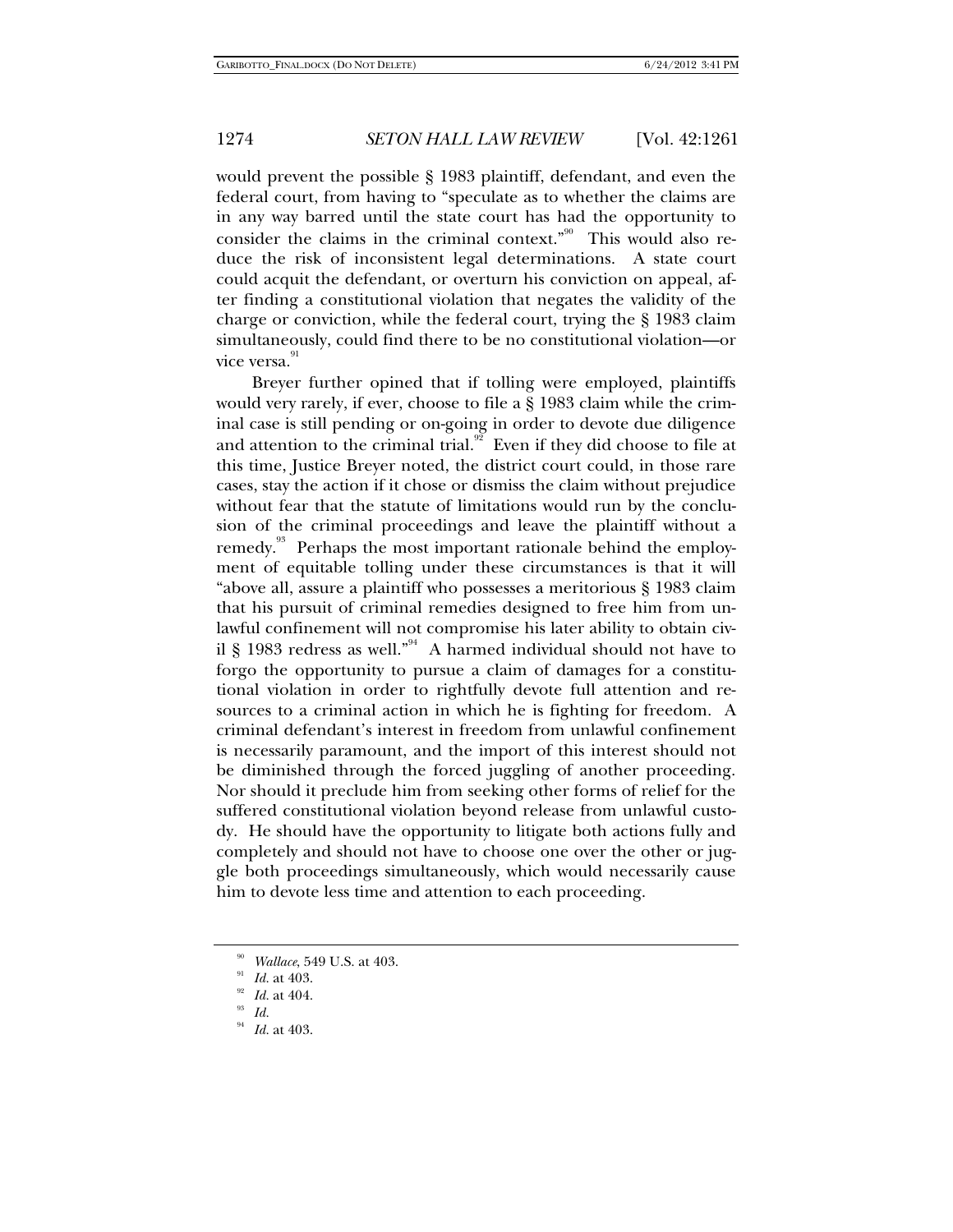The majority did recognize the difficulty a litigant would face in having to divide attention between the criminal and civil actions as a rationale for the employment of equitable tolling, though it identified this concern as the "only rationale for such a rule."<sup>95</sup> Despite the validity of the litigant's interest in primarily dedicating and focusing energy on the criminal proceedings, the Court commented that equitable tolling was not an appropriate tool to avoid the possibility of concurrent litigation.<sup>96</sup> It merely retorted, rather insensitively, "[W]hen has it been the law that a criminal defendant, or a potential criminal defendant, is absolved from all other responsibilities that the law would otherwise place upon him?"<sup>97</sup> Equitable tolling, however, would not *absolve* the defendant of his legal responsibilities; rather, it would give a defendant who has a meritorious constitutional claim and who does not deserve of a criminal conviction an adequate opportunity to vindicate his claim and obtain relief from the injury he suffered at the hands of state officials.

In rejecting Justice Breyer's argument for equitable tolling, the Court relied on the fact that it generally refers to state law for the applicable tolling rules and thus declined to deviate from the norm and develop a federal tolling rule.<sup>98</sup> The disparity among the states' tolling laws, however, warrants the implementation of a federal tolling statute because it is impractical to force a (potential) criminal defendant to file his civil § 1983 claim immediately and then manage both proceedings simultaneously.<sup>99</sup>

As discussed below, an additional reason for the majority's rejection of Justice Breyer's equitable tolling argument was the concern that equitable tolling would encourage the filing of meritless § 1983 claims by manipulative crafters of "conviction-impugning cause[s] of action."<sup>100</sup> In reality, however, the majority's refusal to adopt equitable tolling "means that large numbers of defendants will be sued im-

<sup>95</sup> *Id.* at 396 (majority opinion). 96 *Wallace*, 549 U.S. at 396. 97 *Id.*

*Id.* at 394 (explaining that no Illinois cases had "provid[ed] tolling in even remotely comparable circumstances").<br><sup>99</sup> Although Justice Breyer recognized that "§ 1983 ordinarily borrows its limita-

tions principles from state law," he argued that "[i]f a given state court lacks the necessary tolling provision, . . . § 1983 . . . [should] permit[] the federal courts to devise and impose such principles." *Id.* at 402 (Breyer, J., dissenting). Indeed, "[g]aps in federal civil rights acts should be filled by state law, as long as that law is not inconsistent with the federal law" and its "goals of uniformity and federalism." *Id.* (citing Hardin v. Straub, 490 U.S. 536, 538–40 (1989)). 100 *Wallace*, 549 U.S. at 395 (majority opinion).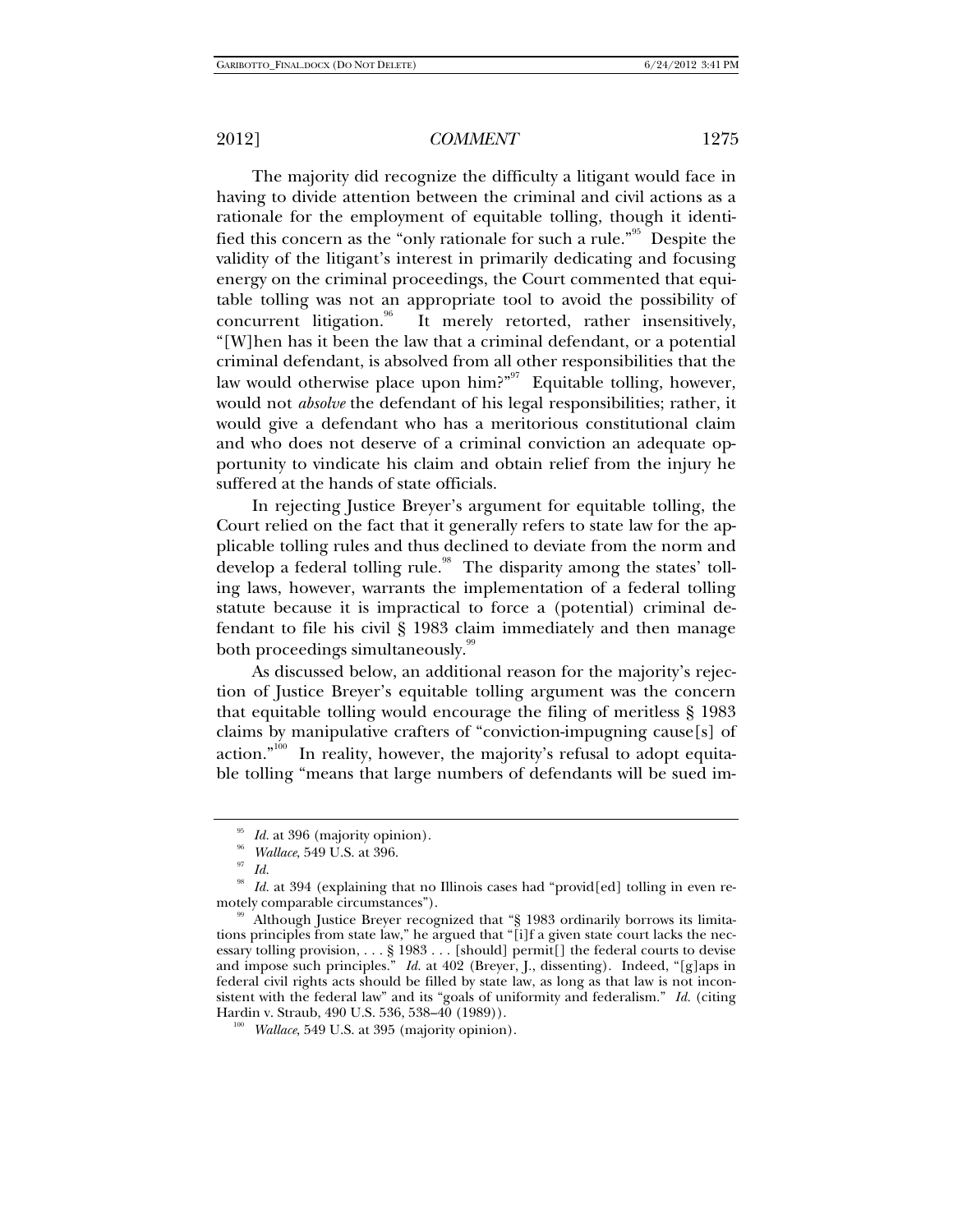mediately by all potential § 1983 plaintiffs with arguable *Heck* issues, no matter how meritless the claims." <sup>101</sup> These plaintiffs' sole motivation is the desire to preserve a potential § 1983 claim in case it becomes apparent during the state criminal proceedings that they were victims of a constitutional violation, rather than a sincere belief that they have suffered such a violation. Equitable tolling, however, would prevent the courts from being bombarded by these potentially unnecessary "protective filings," as these criminal defendants—and *potential* § 1983 litigants—could rest assured, "secure in the knowledge that the suit," if eventually worth pursuing, "could be timely filed at a later date."<sup>102</sup>

Admittedly, a federal equitable tolling rule in this context would be most effective and practical if it were applied retrospectively. Otherwise, "it would not be known whether tolling is appropriate by reason of the *Heck* bar until it is established that the newly entered conviction would be impugned by the not-yet-filed, and thus utterly indeterminate,  $\S$  1983 claim."<sup>103</sup> The majority, however, rejected the possibility of determining whether to employ tolling retrospectively, offering only the argument that defendants must be alerted in advance of the need to preserve evidence and other relevant materials beyond the normal limitations period in the event that tolling were to prolong the viability of the claim.<sup>104</sup> The Court observed that the retrospective extension of the limitations period by a plaintiff who has "craft[ed] a conviction-impugning cause of action" would frustrate this need.<sup>105</sup> Unfortunately, the majority took into consideration only the plaintiff who has designed or "crafted" a case to trigger the *Heck* bar and thus trigger this hypothetical federal tolling rule. What the Court seemingly failed to consider is the plaintiff with a potentially meritorious § 1983 claim who did not need to "craft[] a convictionimpugning cause of action" but instead had one due to the officers who violated his constitutional rights. The Court failed to consider the plaintiff who had received a favorable disposition in his criminal trial or won the appeal from his conviction because the state determined that he was the victim of a constitutional violation. The Court failed to consider the plaintiff who did not file his civil claim within the limitations period because he was acting in reliance on prior interpretations of *Heck* and was thus under the common misconception

<sup>&</sup>lt;sup>101</sup> *Id.* at 404 (Breyer, J., dissenting).<br><sup>102</sup> *Id.* at 403, 404 (internal quotation marks and citations omitted).<br><sup>103</sup> *Id.* at 394–95 (majority opinion).<br><sup>105</sup> *Id.* 105<br>*Id.*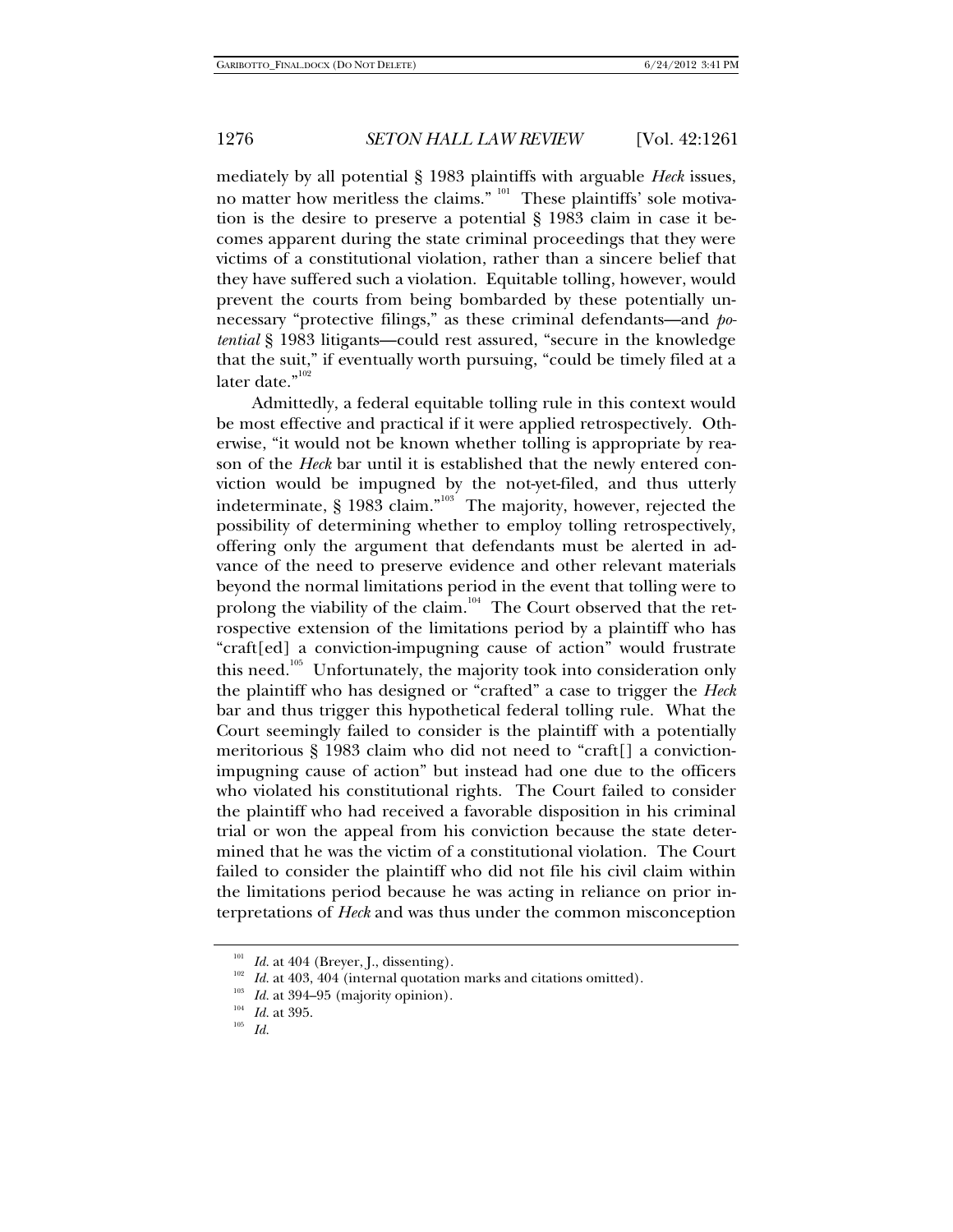that his claim would not accrue until the criminal proceedings had terminated in his favor. The Court failed to consider the plaintiff who did not timely file his civil claim because he was understandably and rightfully consumed with defending himself throughout the duration of the underlying criminal action.

### V. THE EFFECTS OF THE *WALLACE* DECISION

The *Wallace* decision has placed criminal defendants who have potentially meritorious § 1983 claims at a disadvantage. *Wallace*'s requirement that criminal defendants file their § 1983 claims within a very short limitations period makes it difficult for such litigants to vindicate their rights. The applicable limitations period is likely to be much shorter than the amount of time it typically takes to fully litigate criminal charges in state court and thereafter seek postconviction relief from the state if necessary. The terrible consequences of the *Wallace* decision would have been eliminated had the Court accepted Justice Breyer's proposal of a federal rule of equitable tolling. Should a criminal defense attorney now be obligated to inform his clients that they might have civil claims that they need to file right away?

Further, the limitations period should certainly be tolled for the time when the *Heck* bar is triggered to the time when the criminal defendant subsequently finds success on appeal from his conviction or through post-conviction relief. Such tolling is especially necessary in light of the inequities that would result from the type of situations contemplated in the fourth footnote of the majority opinion.<sup>106</sup> Failure to toll contravenes the intent behind the *Heck* decision, and even the intent of the *Wallace* majority.

### *A.* Wallace*'s Effect—Forcing Immediate Filing of § 1983 Claims*

*Wallace* essentially requires a § 1983 litigant to file his civil claim *immediately* and perhaps even before institution of the criminal prosecution against him. To use the language of *Wallace*, there are "bizarre" results from forcing a person who *might* be prosecuted to initiate litigation within the two-year period of limitations.<sup>107</sup> Specifically, this process effectively binds prosecutors' hands to proceed with the criminal charge in an effort to protect the police officers who have potentially violated the litigant's constitutional rights. Another possi-

<sup>&</sup>lt;sup>106</sup> For a discussion of the circumstances contemplated in footnote four of the *Wallace* majority opinion, see *infra* Part V.B. 107 *Wallace*, 549 U.S. at 393.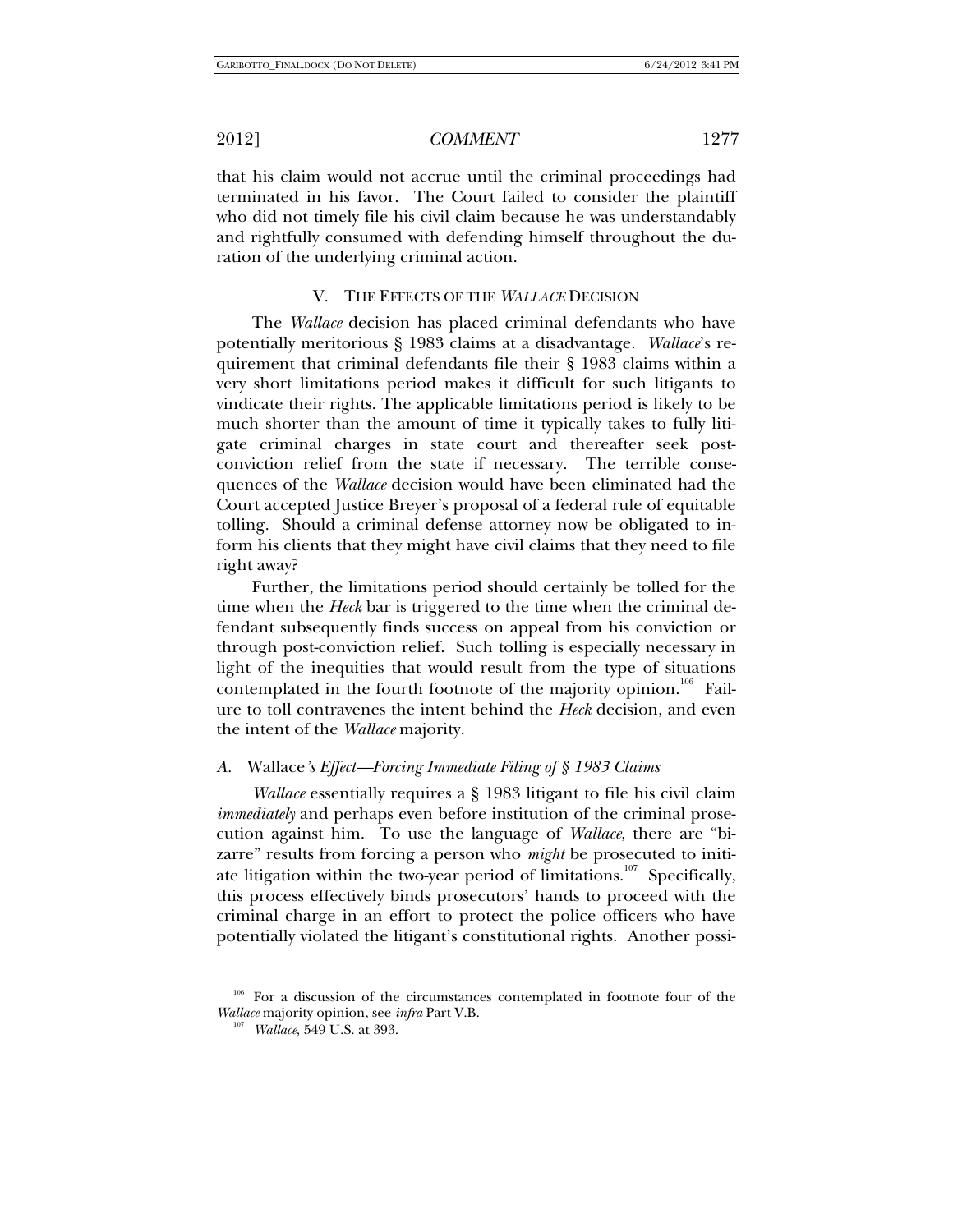bility is that it may even encourage prosecutors to punish the litigant for his audacity, as one of the dangers of forcing the litigant to file his § 1983 claim immediately is that "[p]rosecutors and police could press for more severe sentences for those who dare to sue the police."<sup>108</sup> This, too, would be a "result surely not intended" <sup>109</sup> by the *Wallace* Court.

Further, even if the § 1983 litigant does not file his civil claim before institution of the underlying criminal proceedings, the short statute of limitations period, coupled with the reality that criminal actions consume a significant amount of time $110$  necessarily means that, under *Wallace*, "[c]lients with pending criminal charges [will] be forced to pursue civil actions at the same time [that] their criminal charges are pending."<sup>111</sup> Some dangers likely to result from such a system include plea bargains contingent on the defendant surrendering his civil claim, as well as forced waiver of the defendant's Fifth Amendment privilege against self-incrimination.<sup>112</sup> An individual who has suffered a constitutional violation should not have to choose between available remedies when he is entitled to both. Nor should he have to divide attention and resources between two proceedings, especially where his freedom is at stake in one of those proceedings.

As mentioned, the *Wallace* Court suggested a possible remedy to this problem, stating that when the plaintiff timely files his § 1983 claim, it would be within the district court's discretion to stay the action pending the outcome of the underlying criminal proceeding.<sup>113</sup> The Court, however, did not mandate that district courts stay the action in such circumstances and did not suggest that the power to stay the action is anything more than discretionary.<sup>114</sup> In fact, lower courts have relied on this language in denying motions to stay a § 1983 claim pending the outcome of a criminal action. $^{115}$ 

Although some courts have relied on this language from the *Wallace* opinion to grant motions to stay a civil action,<sup>116</sup> it remains

enter a stay and holding that this decision is within the courts' discretion).<br><sup>116</sup> *See, e.g.*, Telfair v. Tandy, No. 08-731, 2008 U.S. Dist. LEXIS 83462, at \*18 (D.N.J. Oct. 20, 2008) (granting a motion to stay the § 1983 action alleging false ar-

<sup>&</sup>lt;sup>108</sup> Chanin, *supra* note 33, at 2.<br><sup>109</sup> Wallace, 549 U.S. at 395 n.4.<br><sup>110</sup> In *Wallace*, the state criminal proceedings spanned more than eight years.

<sup>&</sup>lt;sup>111</sup> Chanin, *supra* note 33, at 2.<br><sup>112</sup> *Id.*<br><sup>113</sup> *Wallace*, 540 JJ S, at 304, 05

<sup>&</sup>lt;sup>113</sup> *Wallace*, 549 U.S. at 394–95.<br>
<sup>114</sup> *Id.*<br>
<sup>115</sup> Sec. 2.5. Cross v. City of Vor

See, e.g., Cress v. City of Ventnor, No. 08-1873, 2009 U.S. Dist. LEXIS 22172, at \*12–13 (D.N.J. Mar. 18, 2009) (rejecting the argument that *Wallace requires* courts to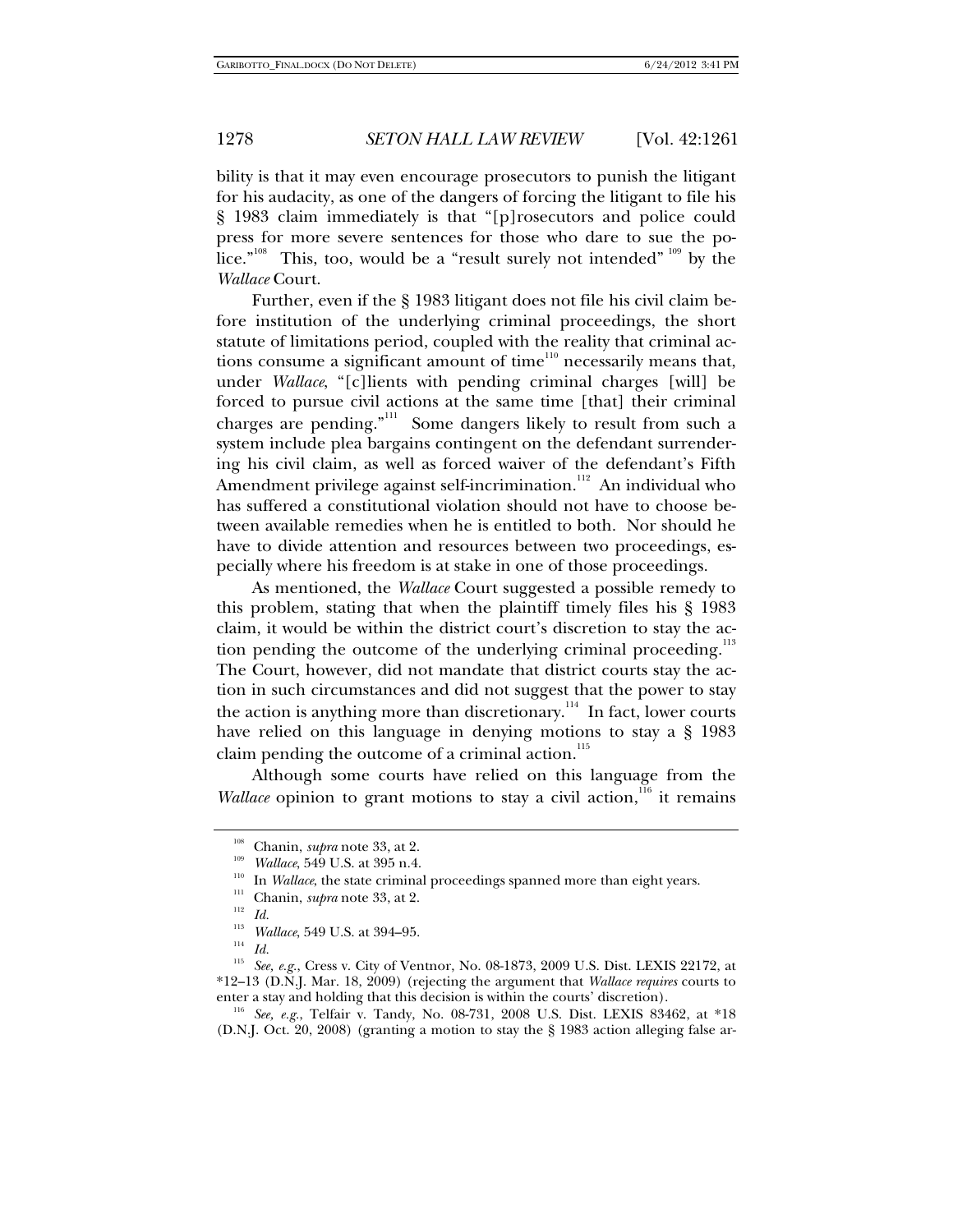problematic that the decision to stay is discretionary rather than mandatory. If the district courts decide not to exercise their power of abstention and stay the civil action pending resolution of the underlying criminal proceeding, a possibility of inconsistent judgments from the state and federal courts arises.<sup>117</sup> It is very likely that a defendant could be convicted in the underlying state criminal trial and yet be successful in federal court on his § 1983 claim upon a finding of a constitutional violation that, if found by the state court, would have prevented conviction. Such a result is nonsensical. It is better to allow the state courts to first deal with and dispose of the criminal action before the federal court entertains the § 1983 claim. As Justice Breyer pointed out in his dissent in *Wallace*, if the district court refuses to stay the §1983 action, the litigant will be forced to divide his attention between the two cases, compromising his efficacy and chances of success in both actions, and risking inconsistent findings.<sup>118</sup> It is further problematic that even when courts do opt to stay the civil action, "the stay may extend for years while post-conviction relief is sought" if the litigant is convicted on the underlying charges, which presents a less than ideal situation considering "the potential to clog the court[s'] docket[s] with unresolvable cases."<sup>119</sup> The more efficient approach is to mandate equitable tolling of a litigant's § 1983 claim from the time when criminal charges are filed through acquittal or reversal of the conviction on appeal.

### *B.* Wallace*'s Footnote Four and the "Result Surely Not Intended"*

In *Wallace*, the Court acknowledged that § 1983 actions sometimes accrue before the related criminal conviction—that is, before the *Heck* bar is triggered.<sup>120</sup> This, the Court noted, "raises the question whether, assuming that the *Heck* bar takes effect when the later conviction is obtained, the statute of limitations on the once valid cause of action is tolled as long as the *Heck* bar subsists."<sup>121</sup> Using the case before it as an example, the Court noted that if Wallace's conviction had "caused the statute of limitations on his (possibly) impugning but yet-to-be-filed cause of action to be tolled until the conviction

rest in violation of the Fourth Amendment because the criminal proceedings were ongoing). 117 *See* Whitley v. Allegheny Cnty., No. 07-403, 2010 U.S. Dist. LEXIS 21262, at \*75

<sup>(</sup>W.D. Pa. Mar. 9, 2010) (citing DiNicola v. DiPaolo, 945 F. Supp. 848, 860–61 (W.D.

<sup>&</sup>lt;sup>118</sup> *Wallace*, 549 U.S. at 400 (Breyer, J., dissenting).<br><sup>119</sup> *Telfair*, 2008 U.S. Dist. LEXIS 83462, at \*22, \*23.<br><sup>120</sup> *Mallace*, 549 U.S. at 394.<br>*Id.*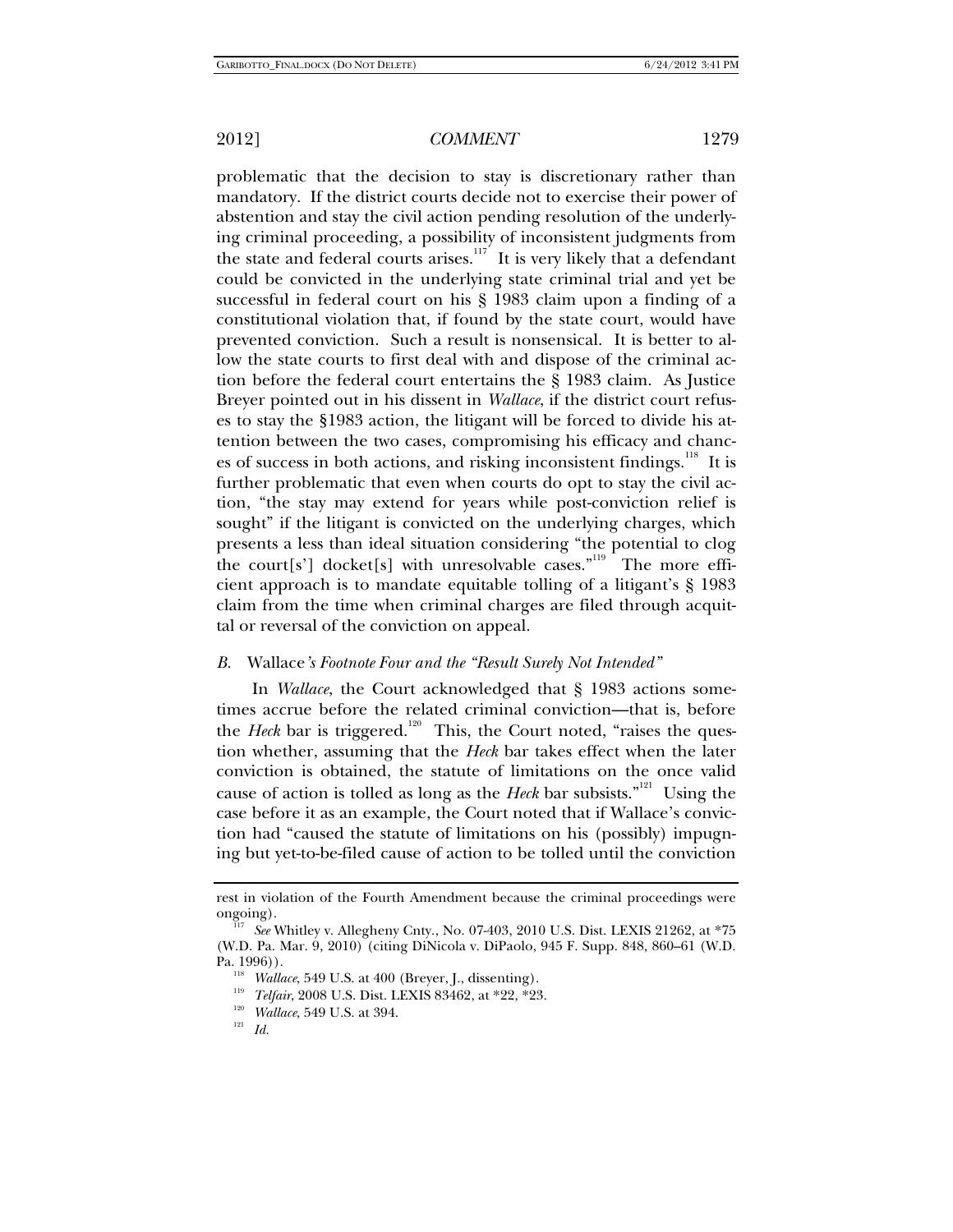was set aside, his filing . . . would have been timely."<sup>122</sup> Recognizing that state law provides the tolling rules, the Court first looked to see if Illinois had provided tolling in comparable circumstances.<sup>123</sup> The search, however, proved unfruitful.<sup>124</sup> The Court then rejected the adoption of a federal tolling rule. $^{125}$ 

In footnote four of the decision, the Court commented that if a § 1983 plaintiff were to file suit upon his arrest and his suit were subsequently dismissed under *Heck* upon his conviction in the underlying criminal action, "the statute of limitations, absent tolling, would have run by the time he obtain[s] reversal of his conviction. If under those circumstances he were not allowed to refile his suit, *Heck* would produce immunity from § 1983 liability, *a result surely not intended*."<sup>126</sup> Although the Court acknowledged that the statute of limitations should not run during this time period, it declined to address how such a situation should be handled. The Court was able to avoid this result since Wallace, the petitioner before the Court, had not timely filed his § 1983 claim. It was therefore unnecessary for the Court to decide the amount of time Wallace would have had to refile his § 1983 suit once the *Heck* bar was removed when his conviction was reversed.<sup>127</sup>

Despite the Court's unwillingness to develop a federal tolling rule to take effect when there are criminal and civil proceedings taking place simultaneously that arise out of the same incident and involve the same parties, the statute of limitations should definitely be tolled for the time in which the *Heck* bar would take effect, regardless of whether the criminal defendant has yet filed his § 1983 claim. This means that the statute of limitations should be tolled in circumstances like those contemplated in footnote four—from the time that a § 1983 litigant who filed his claim upon arrest is convicted in his underlying criminal trial through the time during which the litigant appeals his conviction. The statute of limitations should also be tolled in a case like *Wallace* in which the criminal defendant has not yet filed his § 1983 claim, but tolling from the time of conviction through appeal would prevent the statute of limitations from expiring. In either scenario, equitable tolling for the duration of this time period would protect those with potentially meritorious § 1983 claims who found

<sup>122</sup> *Id.*

 $\frac{123}{124}$  *Id.* 

 $\frac{124}{125}$  *Id.* 

<sup>125</sup> *Id.* 126 *Wallace*, 549 U.S. at 395 n.4 (emphasis added). 127 *Id.*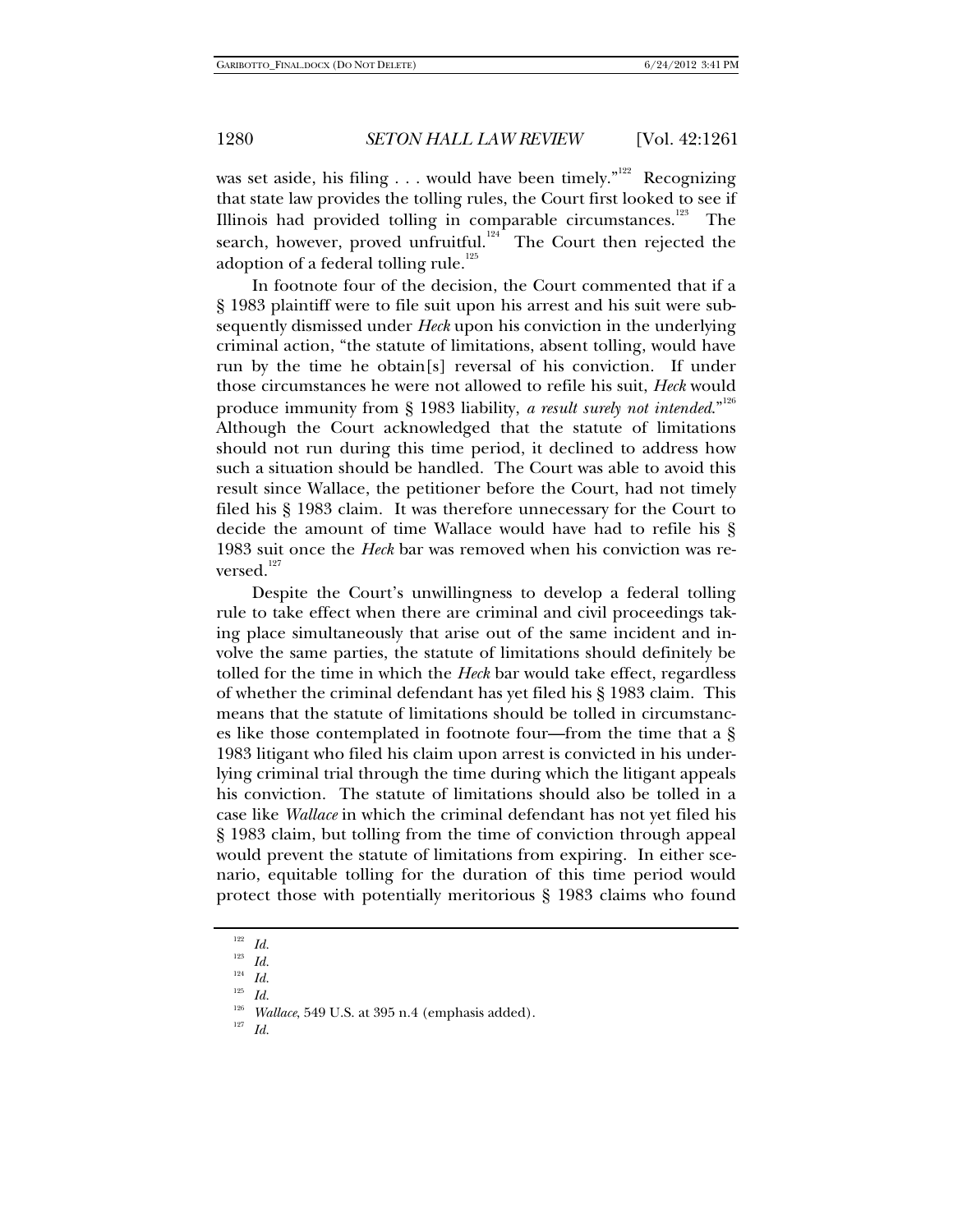success on appeal from their convictions from being barred by the statute of limitations.<sup>128</sup>

## VI. ARGUING FOR EQUITABLE TOLLING DUE TO RELIANCE ON PRE-EXISTING PRECEDENT

Although the method for dealing with § 1983 claim accrual as announced by the *Wallace* Court was inconsistent with the thenpredominately accepted practice of the circuit courts, the majority refused to adopt a federal rule of equitable tolling to alleviate the transition.<sup>129</sup> Perhaps most problematic about the *Wallace* decision is its retroactive application—that is, its application to § 1983 claims arising out of events that occurred before the Court decided the intervening *Wallace* decision.<sup>130</sup> Inequities result when a new legal rule is strictly applied against a plaintiff who understandably relied on prior interpretations of the law and acted in accordance with it. Courts should employ equitable tolling in its own right on the grounds that a litigant's reliance on pre-existing precedent, or misinterpretation of the law created by courts' confusion, should not prejudice a litigant with a potentially meritorious claim whose failure to comply with the law and file within the statute of limitations is not due to a lack of diligence on his part.

Recently, in *Dique v. New Jersey State Police*, the Third Circuit relied on *Wallace* in overruling its previous incorrect interpretations of Heck.<sup>131</sup> In that case, Dique had been arrested for possession of drugs in January 1990 and was ultimately convicted on such drug-related

<sup>&</sup>lt;sup>128</sup> For an example of how a lower court has dealt with *Wallace*'s footnote four, see Kucharski v. Leveille, 526 F. Supp. 2d 768 (E.D. Mich. 2007). The court relied on the footnote's language in applying equitable tolling due to the plaintiff's reasonable reliance on the circuit's precedential interpretations of *Heck* that were ultimately overruled by *Wallace*. *Id.* at 775. The court found that the plaintiff reasonably believed that his § 1983 cause of action for illegal seizure did not accrue until his conviction was overturned because of preexisting precedent in the circuit. *Id.* The court thus held that equitable tolling should be applied to avoid a virtual § 1983 immunity—a "result surely not intended" by *Wallace*. *Id.* (quoting *Wallace*, 549 U.S. at 395

n.4).<br><sup>129</sup> *Kucharski*, 526 F. Supp. 2d at 770.<br><sup>130</sup> *See* Hargroves v. City of New York, 694 F. Supp. 2d 198, 211 n.10 (E.D.N.Y. 2010) (noting that *Wallace* applies retroactively); Mallard v. Potenza, No. 94-CV-223, 2007 U.S. Dist. LEXIS 86336, at \*10–11 (E.D.N.Y. Nov. 21, 2007) (holding that *Wallace* should be applied retroactively); *cf.* Reynoldsville Casket Co. v. Hyde, 514 U.S. 749, 752 (1995) (holding that when the Court applies a new legal rule to the parties before it, other courts must apply the rule retroactively).<br><sup>131</sup> 603 F.3d 181, 188 (3d Cir. 2010).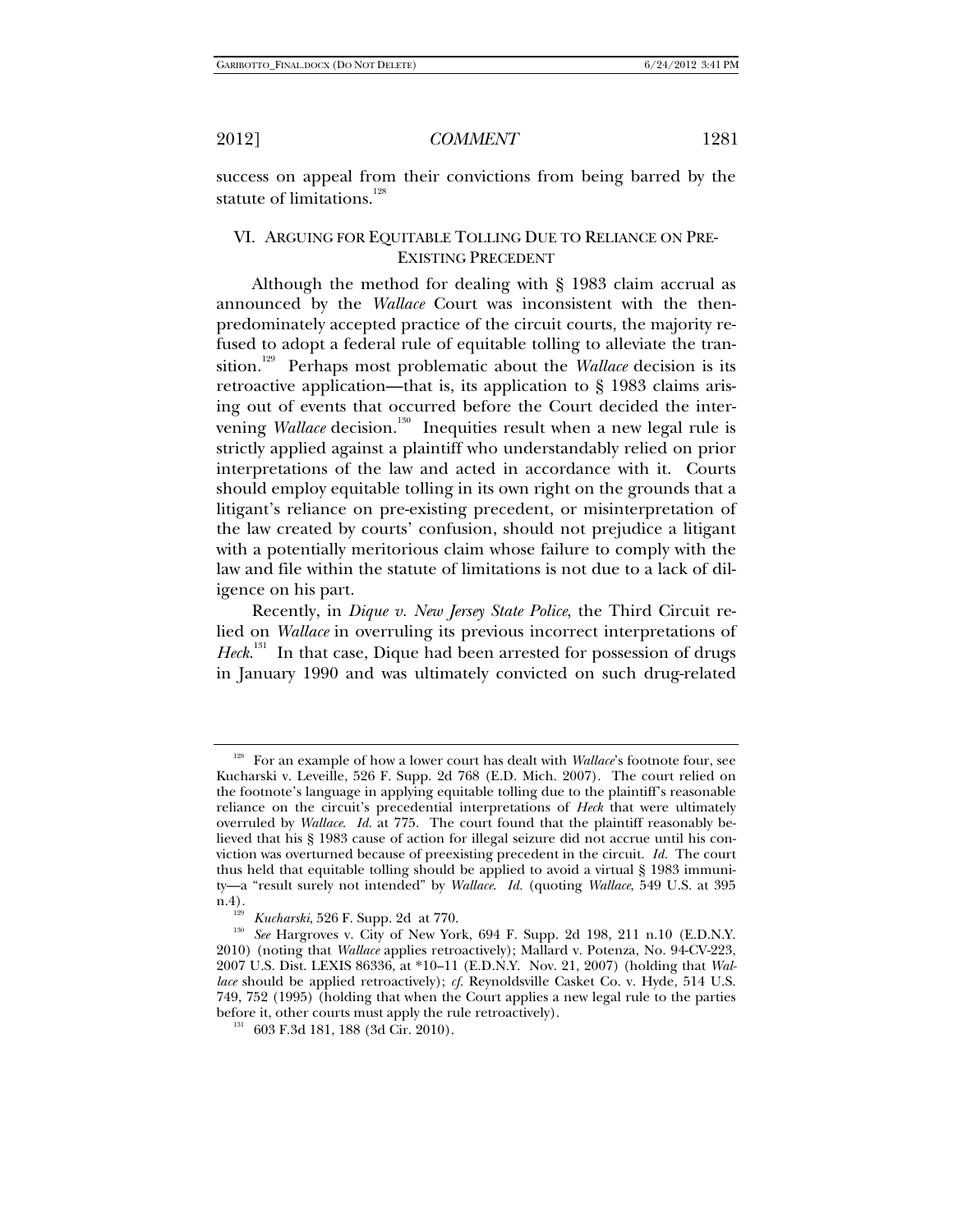charges in June 1999.<sup>132</sup> In April of 2002, twelve years after his arrest and three years after his conviction, the court vacated Dique's conviction because "colorable issues of racial profiling existed at the time of the arrest," and he was released from prison.<sup>133</sup> Thereafter, Dique filed  $\S$  1983 claims for false arrest and selective-enforcement.<sup>134</sup> Initially, the district court dismissed Dique's claim, finding it to be time $bared$ <sup>135</sup> Dique successfully appealed, however, in light of the Third Circuit's 2005 decision of *Gibson v. Superintendent of New Jersey Department of Law & Public Safety*, which had interpreted *Heck* to mean that a § 1983 claim does not accrue until a potential future conviction is reversed, expunged, or invalidated.<sup>136</sup> The Third Circuit therefore remanded the case and the district court ruled that Dique's claims survived.<sup>137</sup> During discovery on remand, the Supreme Court decided *Wallace* and the district court granted the officers' motions for summary judgment, ruling that Dique's claims were time-barred under *Wallace*. The Third Circuit affirmed, finding that the Supreme Court's intervening decision required overruling of the court's previous opinion.<sup>139</sup>

*Dique* illuminates the inequities that result when *Wallace* is applied against a litigant who relied upon prior interpretations of *Heck* in refraining from filing his § 1983 claim until the criminal action terminated in his favor. The Third Circuit did not employ equitable tolling to preserve Dique's claim even though he relied on *Gibson* and other pre-*Wallace* interpretations of *Heck*. Accordingly, Dique, whose convictions had already been overturned at the state-level due to the finding of a constitutional violation, was left without a remedy for such intrusion upon his rights.<sup>141</sup>

F.3d 427 (3d Cir. 2005)).<br><sup>137</sup> Dique, 603 F.3d at 184.<br><sup>139</sup> Id. at 188. "[A]n intervening Supreme Court decision is a sufficient basis for . . . overrul[ing] a prior panel's opinion." *Id.* at 187. 140 *Id.*

<sup>&</sup>lt;sup>132</sup> *Id.* at 183. The nine-year gap occurred because he became a fugitive. *Id.* at 183 n.3.

<sup>&</sup>lt;sup>133</sup> *Id.* at 184 (internal quotation marks omitted).<br><sup>134</sup> *Id.*<br><sup>135</sup> *Id.* (citing Gibson v. Superintendent of N.J. Dep't of Law & Pub. Safety, 411

<sup>&</sup>lt;sup>141</sup> The statute of limitations was equitably tolled for some time in this case, though it was not due to the defendant's reliance on pre-existing precedent. Instead, the statute was tolled under the discovery rule, under which "the accrual of the claim [is] postponed until the injured party discovers, or by exercise of reasonable diligence and intelligence should have discovered, that he may have a basis for an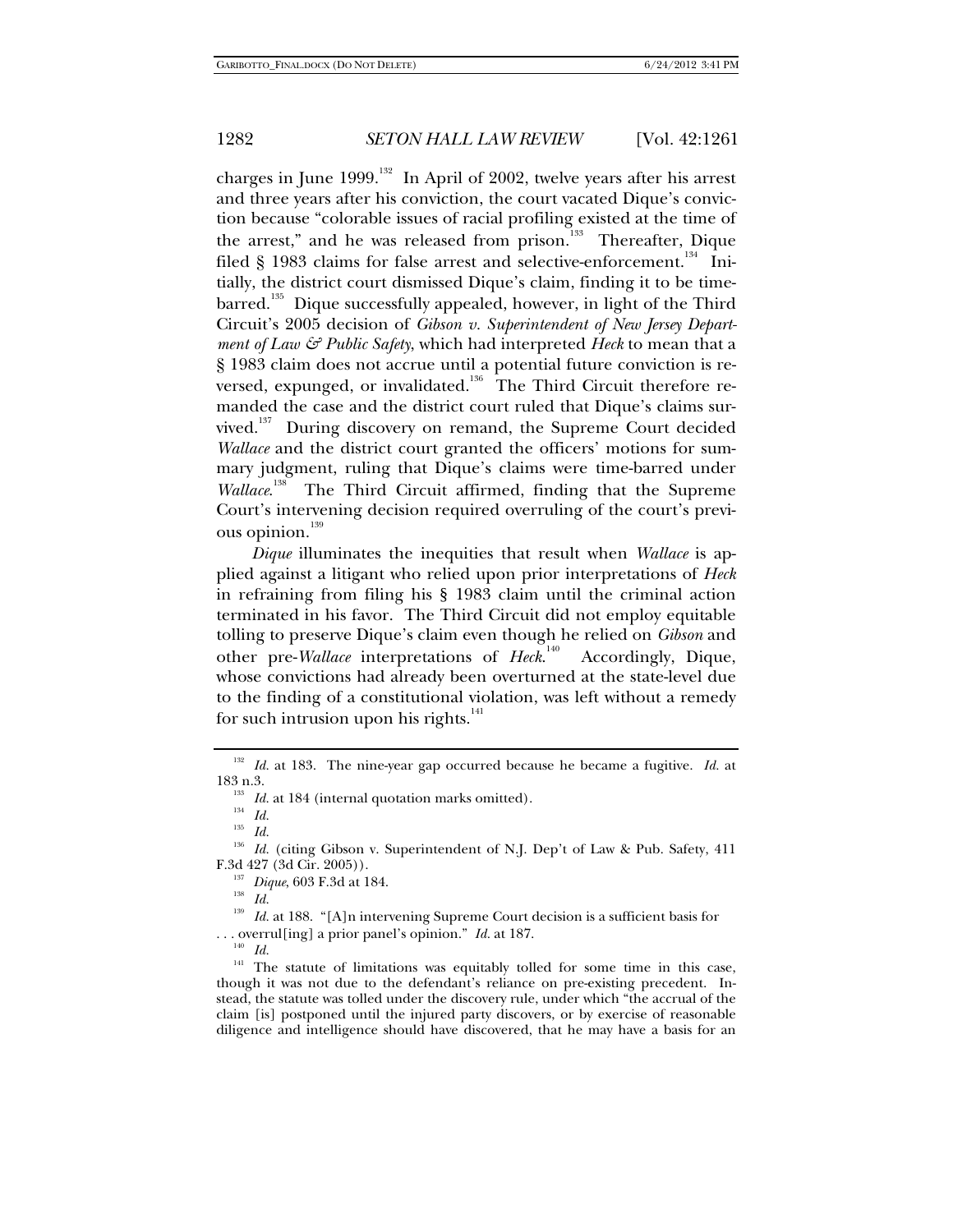*Kucharski v. Leveille* presents another example of a criminal case that was ongoing at the time of the *Wallace* decision.<sup>142</sup> In March of 2001, William Kucharski, Sr. and William Kucharski, Jr. were both arrested in connection with a motor vehicle accident.<sup>143</sup> Both were convicted in state-court proceedings, but the appellate court ultimately reversed some of these convictions in 2004 after finding Fourth Amendment violations.<sup>144</sup> The convictions were reversed in September of 2004.<sup>145</sup> Within a year, Kucharski Sr. and Kucharski Jr. filed a § 1983 claim for the illegal seizure.<sup>146</sup> Initially, the district court rejected the officers' argument that the § 1983 claim, which was filed more than four years after the seizure in question, was barred by the statute of limitations.<sup>147</sup>

Shortly after this ruling, the court instructed both parties to file briefs commenting on *Wallace*'s effect on the statute of limitations issues in the case at hand.<sup>148</sup> After reviewing the briefs, the court granted summary judgment in the officers' favor, finding that under *Wallace* the plaintiffs' claims were barred by the statute of limitations.149 Looking to the Supreme Court for guidance, the district court noted that "although the practice announced by the Supreme Court was somewhat at odds with the general understanding of *Heck*, the Court did not allow equitable tolling"; therefore the district court declined to apply the doctrine as well.<sup>150</sup>

In a motion for reconsideration, the Kucharskis argued for the employment of equitable tolling due to reliance on pre-*Wallace* precedent.<sup>151</sup> They waited to file the § 1983 claim until the state court convictions were overturned, believing that their § 1983 claim did not

 $^{145} \;$   $Id.$ 

actionable claim." *Id.* at 185. This was applied to Dique's selective enforcement claim because it was not until 2001 that defense counsel became aware of 90,000 pages of documents that revealed a state-wide practice of selective enforcement based on race. *Id.* at 184. Despite this tolling, however, Dique still filed his § 1983

claim more than two years after this discovery. *Id.*<br><sup>142</sup> 526 F. Supp. 2d 768 (E.D. Mich. 2007).<br><sup>143</sup> *Id.* at 769. Kucharski, Jr. was arrested and taken to have his blood tested for alcohol; Kucharski Sr. was arrested for attempting to interfere with the arrest of his son. *Id.*

<sup>&</sup>lt;sup>146</sup> Plaintiffs filed suit on September 26, 2005. *Id.*<br>
<sup>147</sup> *Kucharski*, 526 F. Supp. 2d at 769.<br> *Id.* at 770.<br>
<sup>159</sup> *Id.* 1478 *E*. Supp. 3d 098. 031

<sup>150</sup> Kucharski v. Leveille, 478 F. Supp. 2d 928, 931 (E.D. Mich. 2007). 151 *Id.*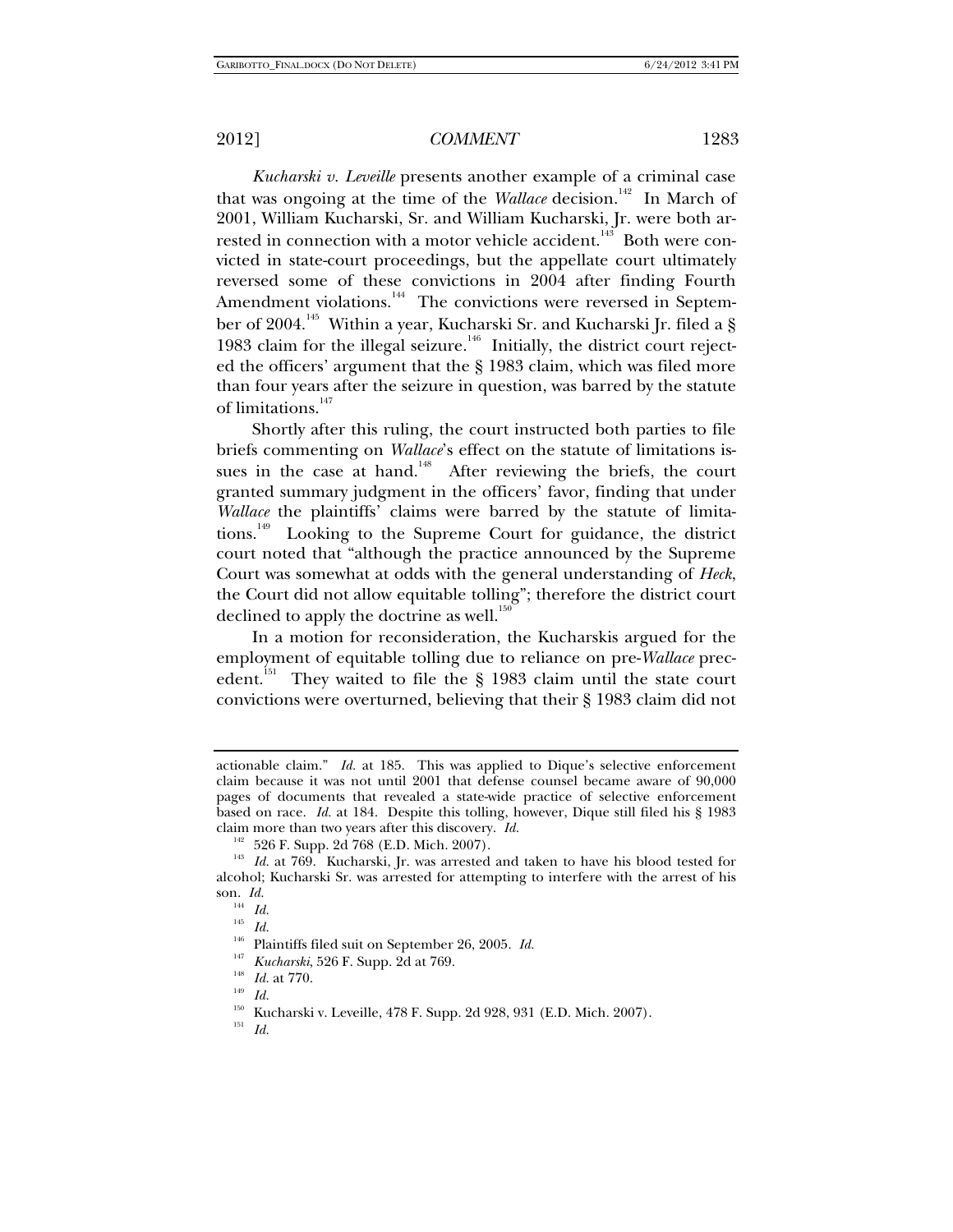accrue until then.<sup>152</sup> The presiding court noted that this belief was strongly supported by a long line of Sixth Circuit precedent, but that since "the *Wallace* Court did not allow equitable tolling to save the plaintiff's claim in that case, [it] did not consider the possibility in the present matter."153 This is the exact danger that *Wallace*'s failure to mandate equitable tolling presents. Although state law *may* provide the remedy of equitable tolling to the plaintiff—as Michigan law ultimately did in *Kucharski*—the presiding court may fail to consider the remedy of equitable tolling since the Supreme Court did not mandate that such relief be granted.

Despite the *Kucharski* court's initial failure to entertain then notion of equitable tolling, it conducted an extensive tolling analysis in deciding the plaintiffs' motion for reconsideration.<sup>154</sup> As limitations periods and tolling rules are to be determined by the governing state's law, the court referred to Michigan law and found that the state's Supreme Court allowed tolling "when the plaintiff's failure to comply with the statute [of limitations] is a result of the confusing state of the law."<sup>155</sup> Thus, where the "[p]laintiff's failure to comply with the applicable statute of limitations is the product of an understandable confusion about the legal nature of her claim, rather than a negligent failure to preserve her rights," the doctrine of equitable tolling applies.<sup>156</sup> The Michigan Supreme Court was clear, however, that the use of such an equitable doctrine was limited to cases in which the courts themselves were responsible for the confusion.<sup>157</sup>

The *Kucharski* court recognized that a great inequity would result if it were to strictly apply *Wallace* to the case before it:

If the plaintiffs had filed their case immediately after the search on May 4, 2001, Sixth Circuit precedent would have required dismissal of the case as barred by *Heck*. Once the law changed, the plaintiffs' convictions having been reversed on September 30, 2004, the plaintiffs would be barred by the statute of limitations under *Wallace*. This is "a result surely not intended."<sup>158</sup>

The court was convinced that the plaintiffs had relied on Sixth Circuit precedent to their detriment and attributed the untimeliness of

<sup>152</sup> *Id.*

<sup>153</sup> *Kucharski*, 526 F. Supp. 2d at 771. 154 *Id.*

<sup>155</sup> *Id.*

<sup>&</sup>lt;sup>156</sup> *Id.* at 772 (citing Bryant v. Oakpointe Villa Nursing Ctr., 684 N.W.2d 864, 876 (Mich. 2004); Ward v. Siano, 730 N.W.2d 1, 2 (Mich. Ct. App. 2006)).

<sup>&</sup>lt;sup>157</sup> *Id.* 2007). <sup>157</sup> Id. at 775 (quoting Wallace v. Kato, 549 U.S. 384, 395 n.4 (2007)).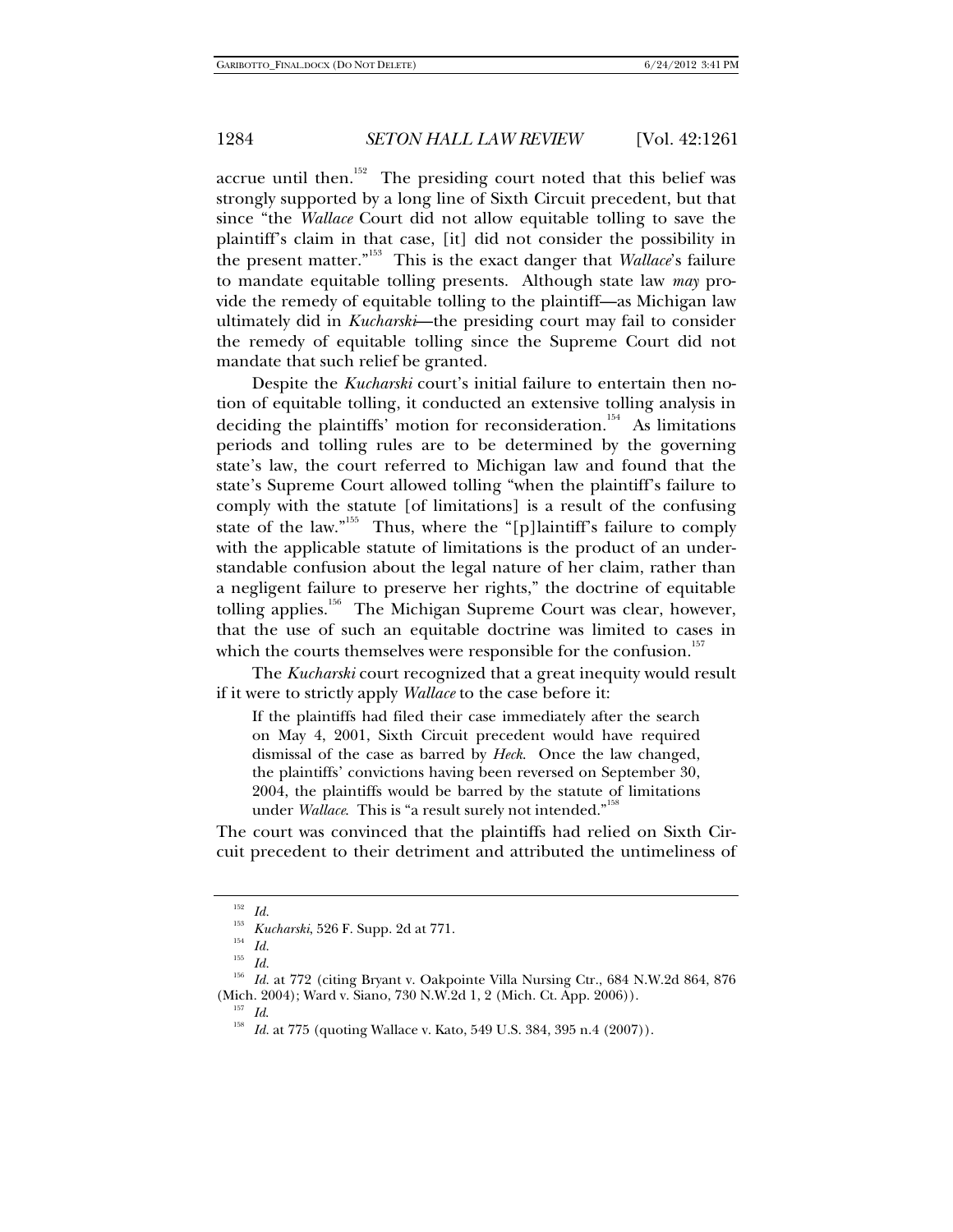the plaintiffs' complaint to "an understandable confusion about the state of the law as to when their claim accrued," not to any failure on their part to diligently pursue their claims.<sup>159</sup> Their diligence was evidenced by the fact that the plaintiffs filed their § 1983 claims within one year of reversal of their convictions, which marked the time at which they had reasonably believed that the claims had accrued.<sup>160</sup> Accordingly, the court found that "this [was] the unusual case that fit[] neatly within the doctrine of equitable tolling."<sup>161</sup> The court also concluded that "Michigan law tolled the three-year statute of limitations while the plaintiffs' convictions were still viable, and filing this case within three years of the reversal of those convictions d[id] not result in a statute of limitations bar."<sup>162</sup> Thus, the plaintiffs were not denied the right to pursue a remedy for the Fourth Amendment violations that they had suffered—violations that the state appellate court already found.<sup>163</sup>

Offering equitable tolling in this context is crucial to the protection of those § 1983 plaintiffs whose claims are likely meritorious, considering that these are the plaintiffs who have received favorable outcomes in their criminal trials or on appeal from their convictions. Reliance on prior interpretations of *Heck*—especially when precedential in the governing circuit—does not justify stripping a litigant of his ability to receive a remedy for a constitutional violation, for which he has already suffered extensively while enduring lengthy and arduous state-court criminal proceedings. There should be an exception to barring a potentially meritorious claim where a litigant has been victimized by a change in, or new interpretation of, the governing law, especially where that litigant, while imprisoned, had little access to such information.

## VII. CONCLUSION

Equitable tolling, for which Justice Breyer advocated in his *Wallace* dissent, is the proper procedural safeguard to remedy the inequities that have resulted from the *Wallace* decision. *Wallace* poses serious practical problems because it introduces § 1983 litigants to the strong possibility that they will have to juggle their civil case alongside the criminal case against them in order to prevent the statute of limi-

<sup>&</sup>lt;sup>159</sup> *Kucharski*, 526 F. Supp. 2d at 775.<br><sup>160</sup> *Id.* 

 $\frac{161}{162}$  *Id.* 

<sup>162</sup> *Id.*

*Id.* at 769.